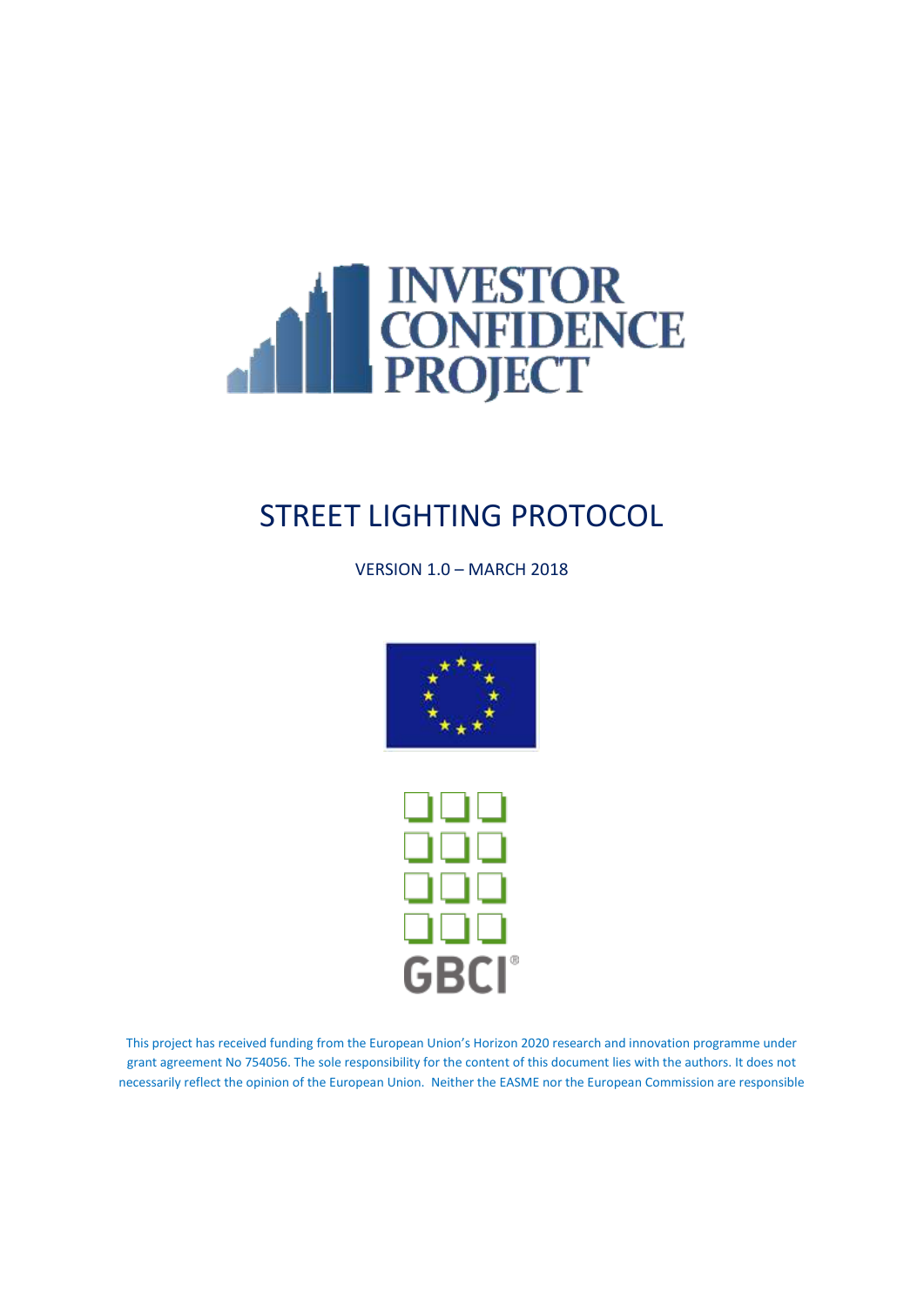

## for any use that may be made of the information contained therein.

| <b>TABLE OF CONTENTS</b>                    |                |  |  |
|---------------------------------------------|----------------|--|--|
| THE INVESTOR CONFIDENCE PROJECT             | 3              |  |  |
| Investor Ready Energy Efficiency™           | 3              |  |  |
| ICP Street Lighting Protocol                | 5              |  |  |
| <b>Global Standards And References</b>      | 5              |  |  |
| <b>ICP Project Framework</b>                | 5              |  |  |
| 1.0 BASELINING                              | 6              |  |  |
| 1.1 Procedures                              | $\overline{7}$ |  |  |
| 1.2 Documentation                           | 10             |  |  |
| <b>2.0 SAVINGS CALCULATIONS</b>             | 12             |  |  |
| 2.1 Procedures                              | 12             |  |  |
| 2.2 Documentation                           | 15             |  |  |
| 3.0 DESIGN, CONSTRUCTION AND VERIFICATION   | 17             |  |  |
| 3.1 Procedures                              | 17             |  |  |
| 3.2 Documentation                           | 18             |  |  |
| 4.0 OPERATIONS, MAINTENANCE, AND MONITORING | 19             |  |  |
| 4.1 Procedures                              | 19             |  |  |
| 4.2 Documentation                           | 20             |  |  |
| 5.0 MEASUREMENT AND VERIFICATION            | 21             |  |  |
| 5.1 Procedures                              | 22             |  |  |
| 5.2 Documentation                           | 23             |  |  |

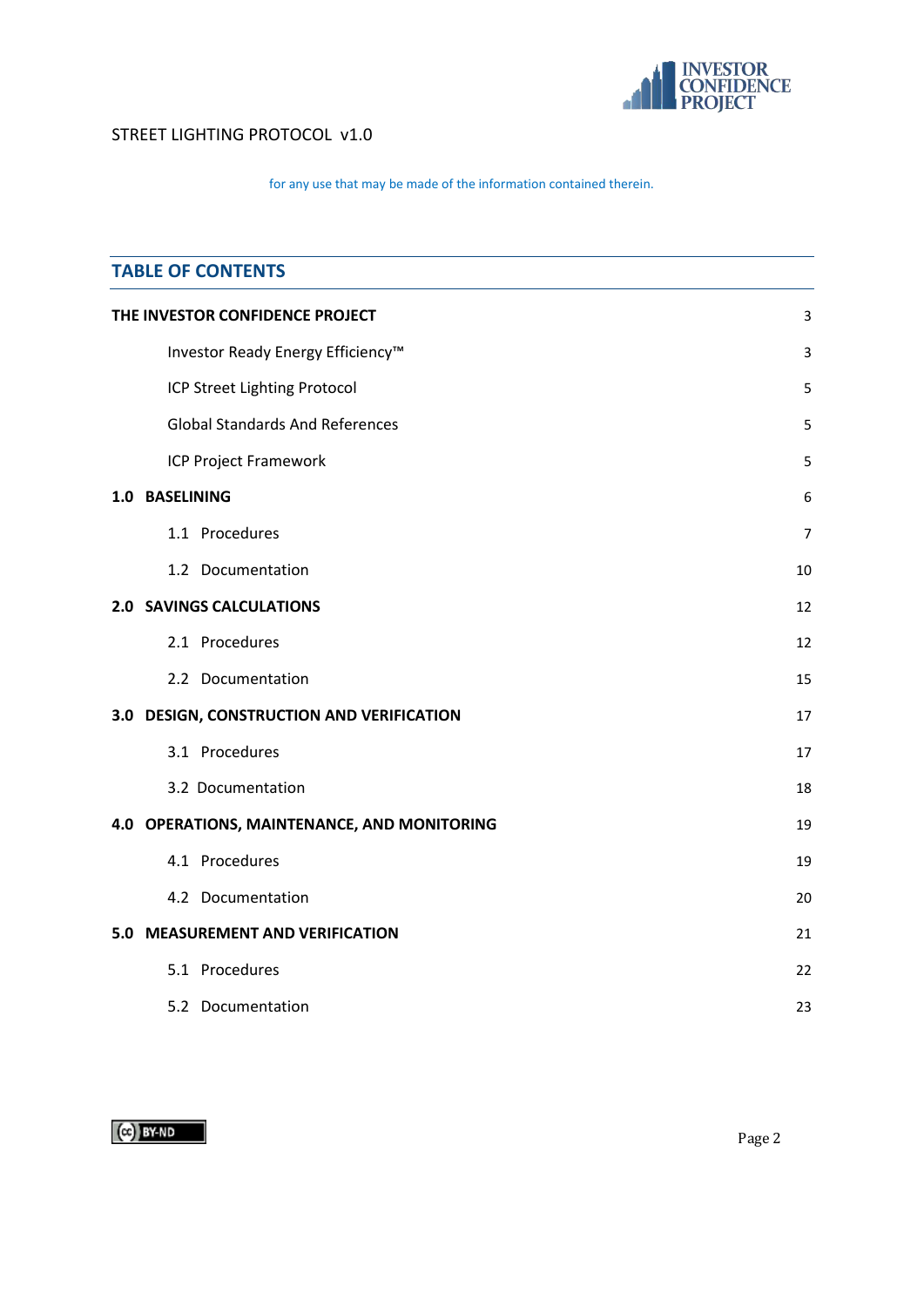

# <span id="page-2-0"></span>**THE INVESTOR CONFIDENCE PROJECT**

The Investor Confidence Project (ICP) is a global initiative that focuses on increasing energy efficiency deal flow by ensuring that projects are engineered robustly, financial returns are predictable, and project underwriting can be streamlined. The ICP system is comprised of the ICP Protocols and the Investor Ready Energy Efficiency™ Certification which offer a standardised roadmap for project developers, a market tested methodology for programme administrators, and a certification system for investors and street lighting system owners to accurately and efficiently manage project risk.

ICP is administered by Green Business Certification Inc. (GBCI) and was conceived, incubated and developed by the Environmental Defense Fund [\(www.edf.org\)](http://www.edf.org/).

For more information, please visit: ICP North America [\(www.eeperformance.org\)](http://www.eeperformance.org/) or ICP Europe [\(europe.eeperformance.org\)](http://europe.eeperformance.org/)

#### <span id="page-2-1"></span>**INVESTOR READY ENERGY EFFICIENCY™**

Investor Ready Energy Efficiency™ (IREE) is a certification awarded to retrofit projects that conform to the requirements of the ICP Protocols, were originated under the direction of ICP developers, and certified through independent review by an ICP Quality Assurance Assessor. IREE projects provide investors, street lighting system owners, and other stakeholders with a new level of confidence in project quality.

Investor Ready Energy Efficiency™ Certification occurs after completion of project design and engineering, but prior to construction.

Development of an ICP compliant project includes the following two periods:



- **Certification Period** (pre-IREE Certification). The Certification Period includes all procedures and documentation associated with project development that occur prior to construction. This includes the development of plans (such as the OPV, OM&M, and M&V plans) that describe the tasks and documentation that will be performed during the Performance Period.
- Performance Period (post-IREE Certification). The Performance Period refers to the construction and post-construction (post-retrofit) period after IREE Certification is achieved. The ICP Protocols require certain procedures and documentation that occur during the Performance Period which are specified in various plans that are developed during the Certification Period. These plans, and the requirements identified in them, should be explicitly required by the investor or street lighting system owner to be included in the project developer's scope of work and contract. If necessary, the services of the Quality Assurance Assessor or other third parties may be retained during the Performance Period to



Page 3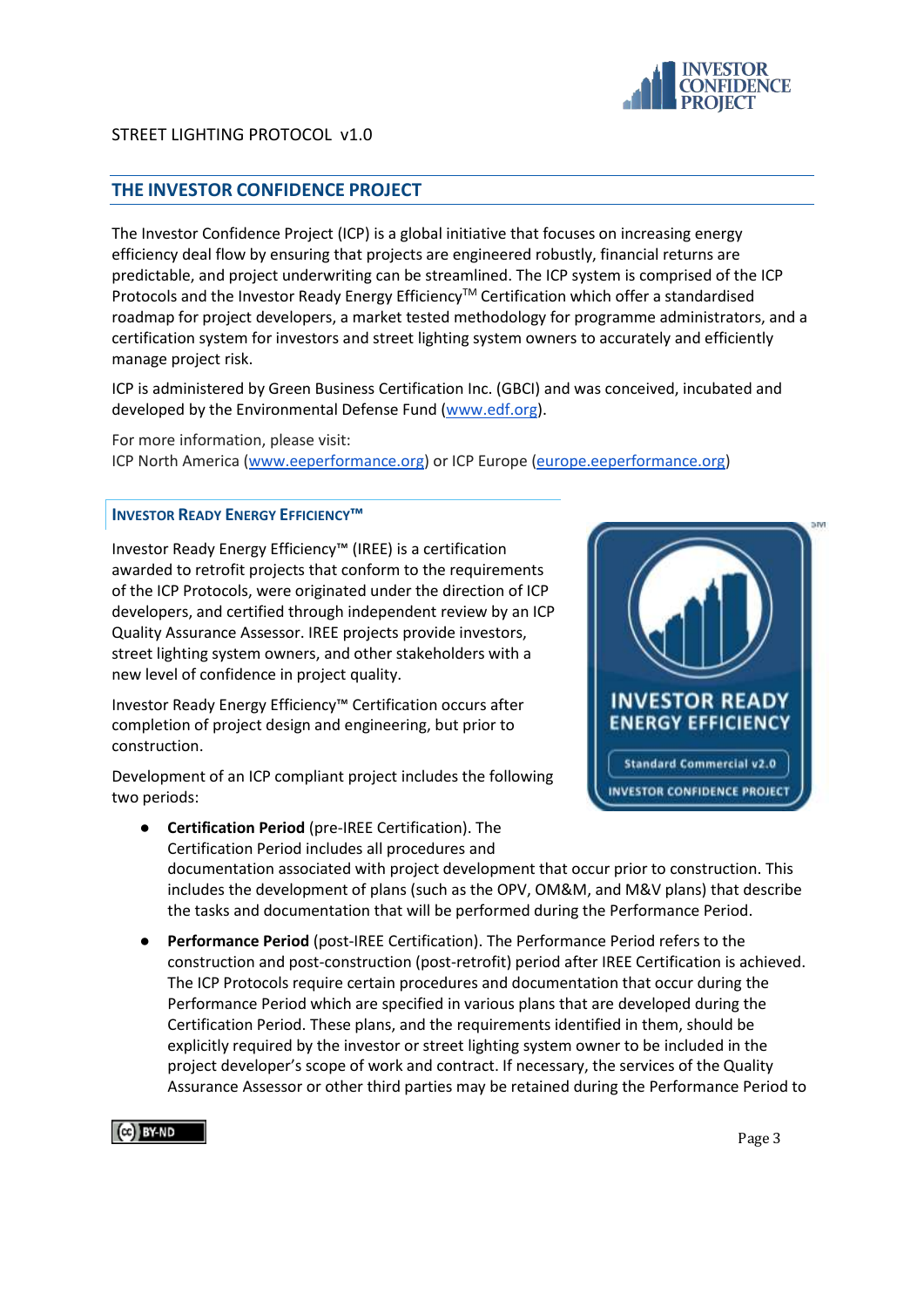

oversee implementation.

 $(c)$  BY-ND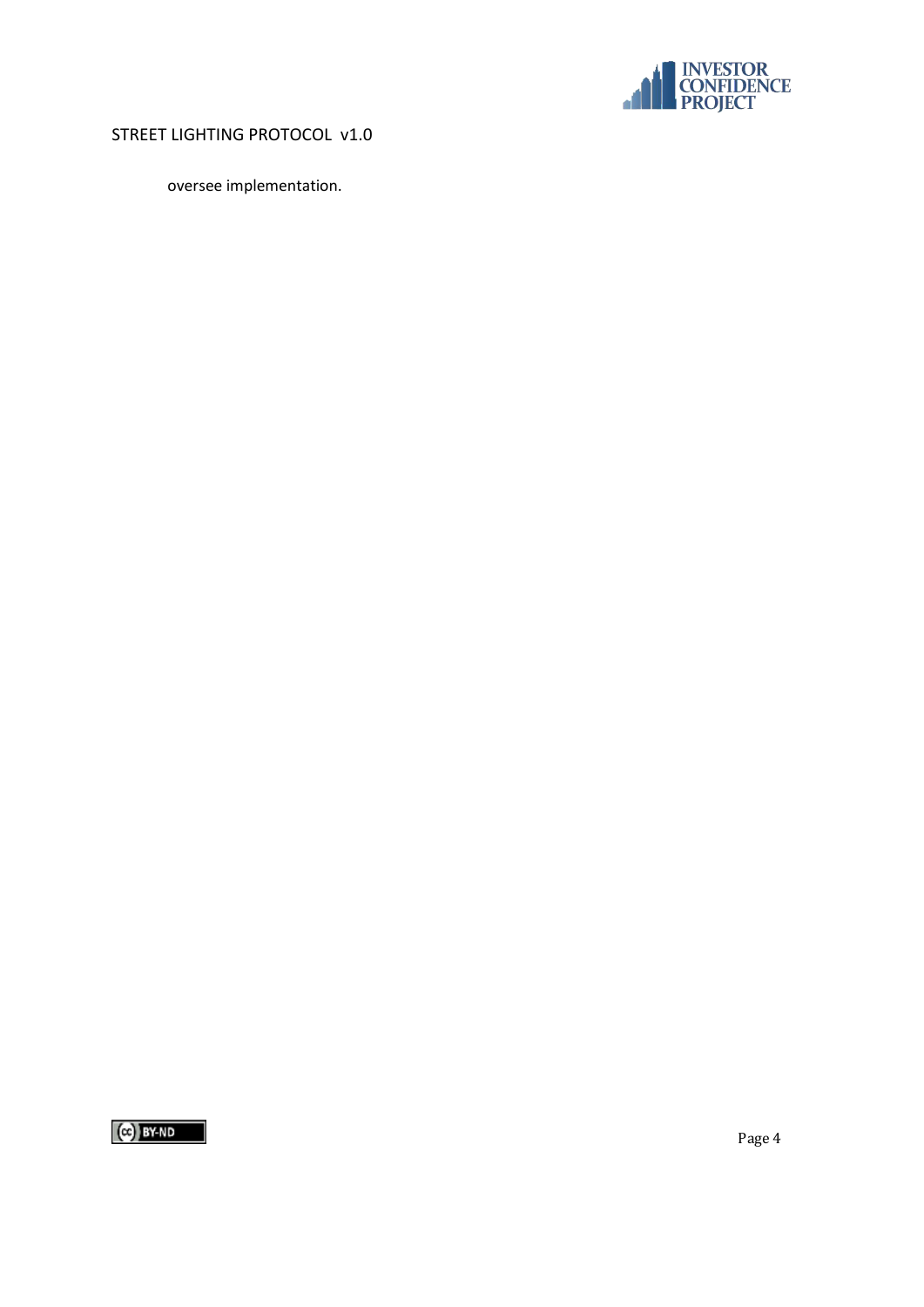

# <span id="page-4-0"></span>**ICP STREET LIGHTING PROTOCOL**

To conform to the ICP Protocols, projects must meet the specified procedural and documentation requirements detailed in this document. In order to ensure the protocol requirements optimally fit the project, it is crucial that the project developer selects the [correct ICP Protocol.](http://europe.eeperformance.org/projects.html) This protocol covers the energy associated with both controlling, powering and lighting the luminaire, and with energy associated with providing additional functionality such as wifi connectivity.

Additional resources to this protocol include:

- **Project Development Specification** is the reference guide for all ICP Protocols and includes detailed explanations of the requirements as well as supporting references and tools.
- **[ICP Protocol Glossary](https://docs.google.com/a/sevengenergy.com/document/d/1YjnIs-4VfU0T8OBe8O2vA003Vn7k5JQOG2p9Y_34seo/edit?usp=sharing)** defines industry terminology found in the ICP Protocols.
- **[ICP Acronym Dictionary](http://www.eeperformance.org/acronyms.html)** defines the various industry acronyms.
- This document also makes use of tool-tips to provide context and information associated with various terms and requirements.

#### <span id="page-4-1"></span>**GLOBAL STANDARDS AND REFERENCES**

Throughout this document, reference is made to European and international standards, guidance and resources when relevant to protocol requirements. Resource references are shown in *italics*. Where a relevant national standard, guidance or resource is available, this may be used as an optional alternative resource to the European or international standard, provided it can be demonstrated that it meets ICP requirements.

<span id="page-4-2"></span>

The ICP Protocols are structured based on five project lifecycle phases that represent the entire lifecycle of a well-conceived and well-executed energy efficiency project. For each phase, the protocol establishes minimum requirements for:

- **Procedures** specific tasks to be performed during the certification period.
- **Documentation** required documentation supporting procedures, calculations, as well as plans that specify procedures to be executed in the performance period.

## CG BY-ND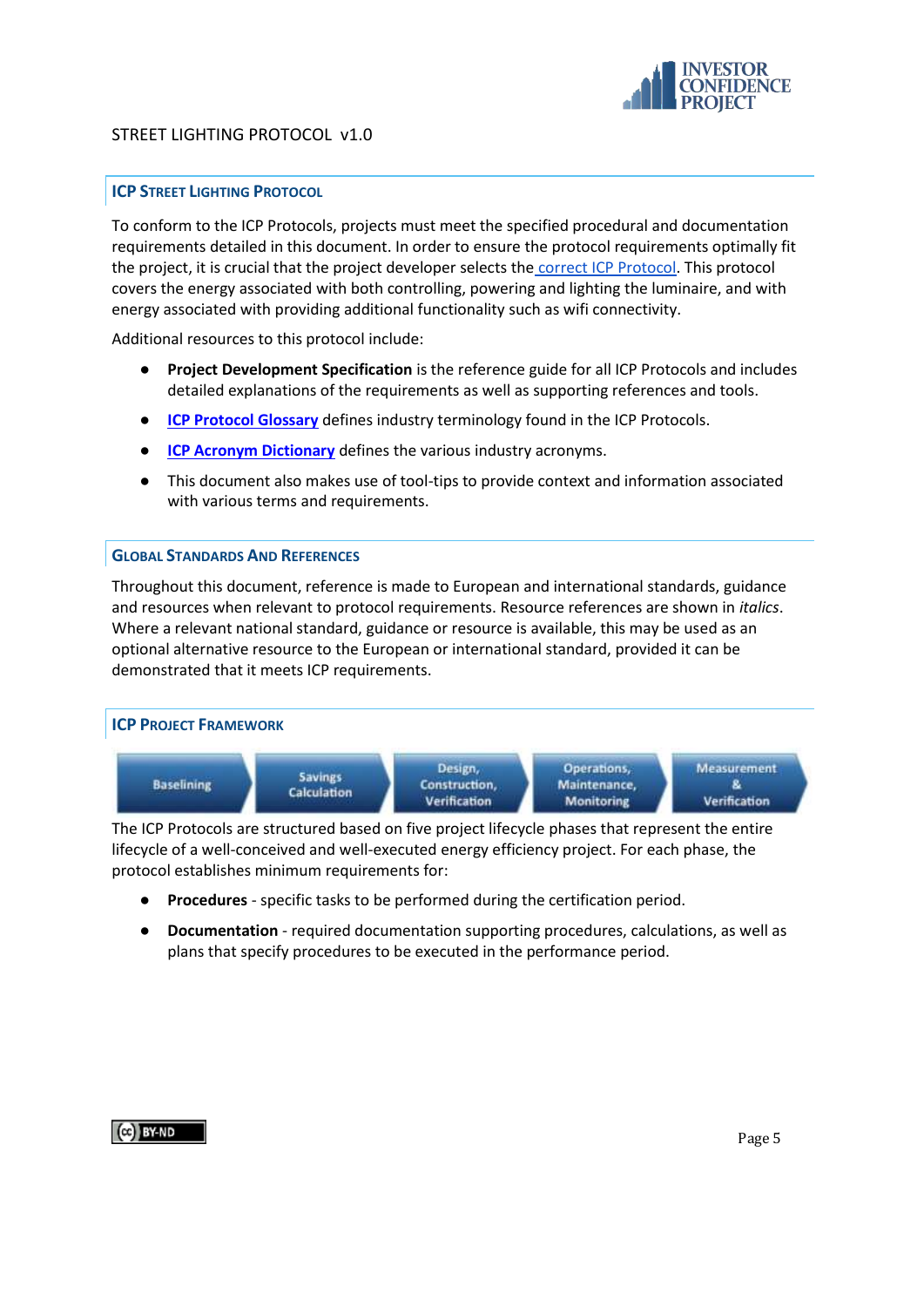

# <span id="page-5-0"></span>**1.0 BASELINING**

The baselining efforts involve the development of a baseline and collection of all the information needed to perform the tasks associated with the savings calculations, economic analysis, and development of plans for the performance period. Under a best practice approach, the starting point for any energy efficiency project is an energy audit (which may or may not include a physical site survey depending on the asset information available), following the requirements set out in *EN 16247-1 Energy audits - General requirements and ISO 50002 Energy audits - Requirements with guidance for use*.

The baseline must establish how much energy the street lighting system being upgraded can be expected to use over a representative time period. This should cover all energy consumed within the measurement boundary. Table 1 below illustrates the energy using components that may comprise a typical ECM, and gives examples of ancillary components that may also be found in an upgraded street lighting system.

| <b>Energy use</b>                 | <b>Equipment</b>                                                      |
|-----------------------------------|-----------------------------------------------------------------------|
| <b>Typical street</b><br>lighting | Controls including timing and dimming                                 |
| equipment                         | Sensors including presence detection and light level detection        |
|                                   | Central management system (CMS) and associated communications modules |
|                                   | <b>Ballasts or drivers</b>                                            |
|                                   | Lighting fixtures                                                     |
|                                   | Power supply including cable losses                                   |
| <b>Typical</b><br>ancillary       | Wi-fi hotspots                                                        |
| equipment                         | Mobile phone cell sites                                               |
|                                   | Low power wireless networks                                           |
|                                   | Electric vehicle charging points                                      |

#### **Table 1 - Illustration of typical street lighting ECMs and ancillary equipment**

 $\left[\begin{matrix} 60 \\ 401 \end{matrix}\right]$  BY-ND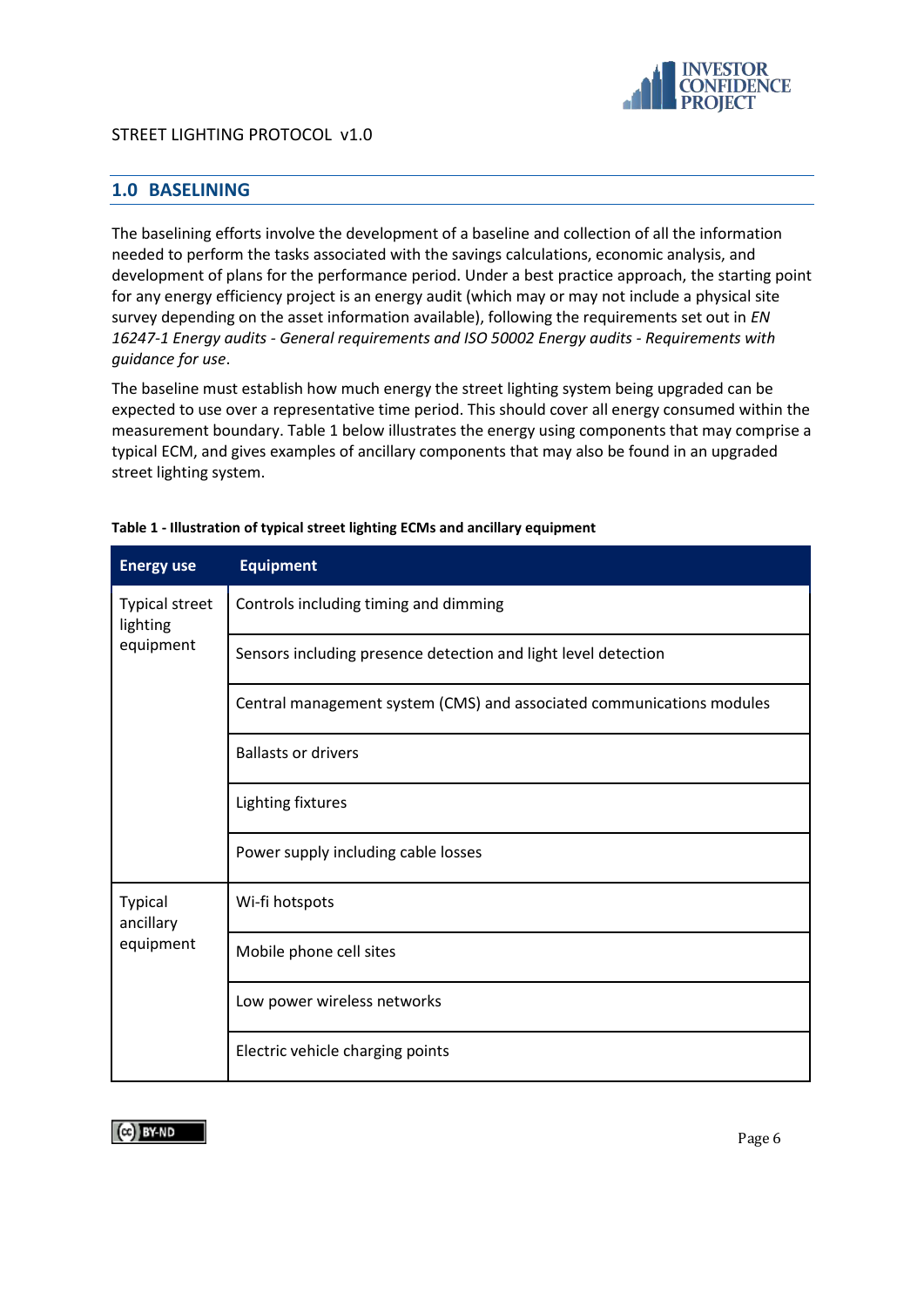

| Public information systems                              |
|---------------------------------------------------------|
| Sensors (e.g. pollution monitoring, traffic management) |
| Other non-lighting-related ancillary load               |

The baseline model may need to be normalised by factoring in the impact of independent variables such as hours of operation and changes to illuminance levels. Where demand charges or time-of-use pricing are in effect, load profiles must be provided to show the pattern of daily demand and incorporated annual adjustments.

Two approaches to baselining and M&V are permitted under this protocol.

- 1. IPMVP compliant measurement-based approach Options A, B or C may be appropriate
- 2. Deemed savings where reliable asset information is used to develop energy consumption estimates

Under an IPMVP compliant approach, in selecting an appropriate measurement boundary, the practicalities of collecting explanatory variable data to give a sufficiently accurate baseline model should be considered. For example, supporting data may be collected by a Central Management System (CMS) installed as part of the project.

Guidance on developing baselines can be found both in *EVO 10000 – 1:2016, IPMVP Core Concepts* and *ISO 50006:2014 Energy Management Systems – Measuring Energy Performance Using Energy Baselines and Energy Performance Indicators.*

## <span id="page-6-0"></span>**1.1 PROCEDURES**

## **Selection of baselining approach**

A measurement-based approach is the most robust approach to evaluating the performance of energy efficiency street lighting projects. However, where a deemed savings approach is to be used for example, where there is no energy monitoring system installed, or billing is based on a deemed savings approach - written justification must be provided.

## **Measurement-based approach**

- 1. **Collect asset information.** Determine the extent of the street lighting system which relates to the physical scope of the proposed project, and use plans and drawings, utility asset registers and physical inspection as necessary. This information will be referenced in any future adjustments to the street lighting system or assets that may be made.
- 2. **Work with the M&V specialist to define the measurement boundary** which will vary

 $\left[\begin{smallmatrix} 60 \\ 40 \end{smallmatrix}\right]$  BY-ND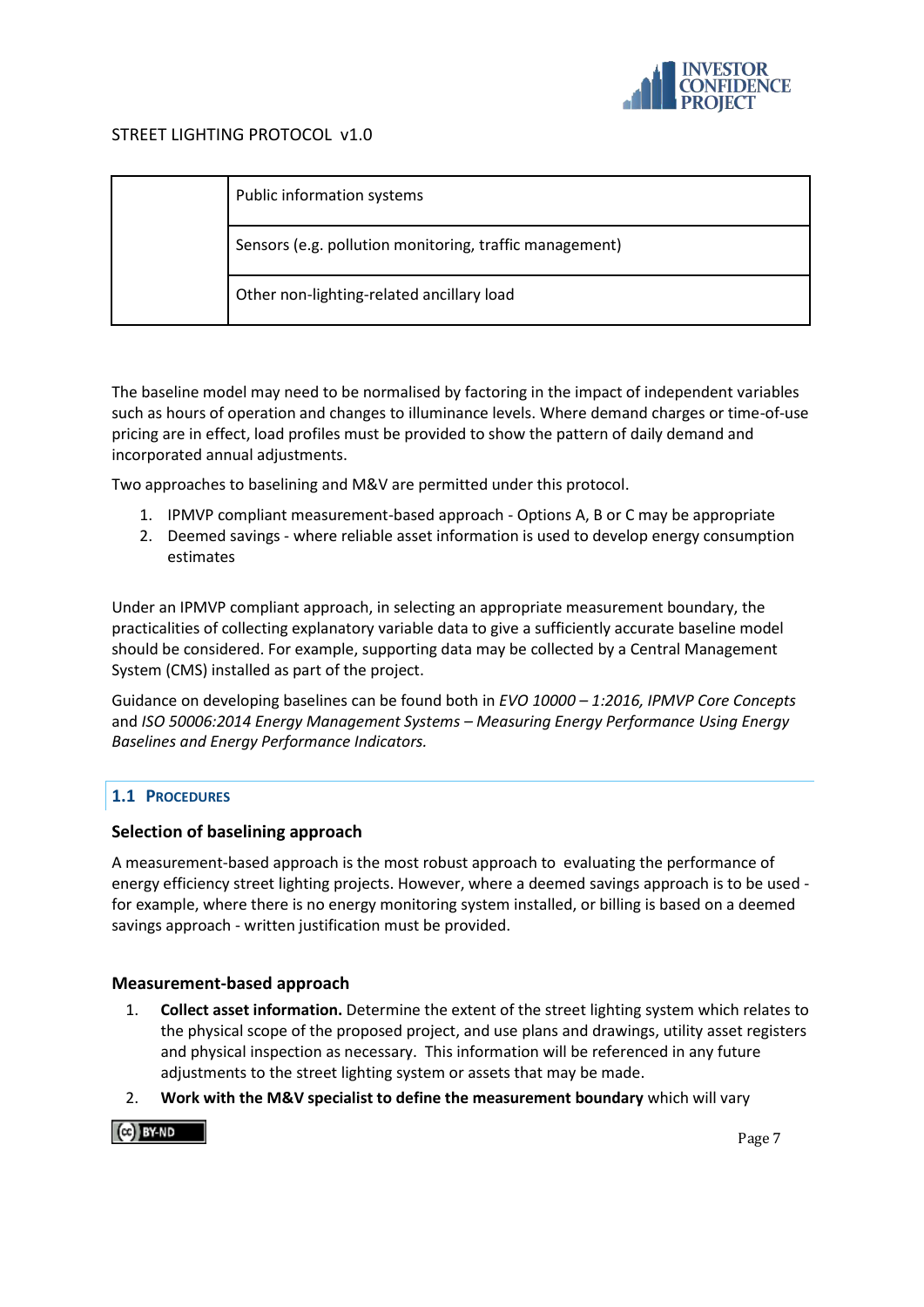

depending on the nature of the of the ECM(s) and the presence of other energy-consuming equipment in the street lighting system. The boundary should be set to be wide enough to capture the full extent of the energy changes caused by the ECMs, including any changes in ancillary energy consumption. In practice, for systems containing these ancillary components, meeting the statistical validity requirement described later in this section is likely to require the collection of data on independent variables that explain variations in energy use. Selecting a measurement boundary that is too broad - within which too many independent variables have a significant effect on variation in energy use - may make it impractical to achieve the statistical validity requirement. However, the ability to narrow the measurement boundary may be limited by the practicality of integrating metering into the street lighting system (for example, to isolate energy consumption by lamps from the consumption of ancillary equipment mounted on the same pole.) The M&V specialist must advise on the optimum measurement boundary based on the principles outlined in the IPMVP.

- 3. **Establish the baseline period** such that at least one full energy-use cycle is represented. For most street lighting systems that use a timer or daylight sensing regime to control hours of operation, a complete energy use cycle will be one year, but it is likely that energy readings at greater resolution (e.g. monthly) will be needed in order to meet the requirements of IPMVP. The baseline period should occur immediately prior to the deployment of the ECM(s).
- 4. **Collect electricity consumption data, independent data, and utility rate schedules** for all electricity consumption entering or leaving the defined measurement boundary to inform baseline and savings calculations. Data to gather should include:
	- a. **Historical energy use**: Collect energy use data for all electricity inputs to the measurement boundary with a goal of accounting for 100% of electricity consumption. If electricity bills are based on estimated meter consumption, meter readings should be taken directly (manually or automatically).
		- i. These data should be used as the basis for an analysis that is adherent with the requirements of IPMVP.
		- ii. Frequency of data collected should be sufficient to meet the modelling criteria set out below.
		- iii. Either exclude or adjust the baseline accordingly to account for any data which is not representative of typical operating conditions (for example, due to weather conditions).
	- b. **Independent variable data**: For the defined baseline period and where relevant to explaining variation in energy use within the measurement boundary, acquire relevant independent variable data (such as weather conditions, or number of burn-outs) for the defined baseline period chosen, where required, for an accurate regression model.

## **Deemed savings approach**

- 1. **Collect asset information**. Determine the extent of the street lighting system which relates to the physical scope of the proposed project, and use plans and drawings, utility asset registers and physical inspection as necessary. This information will be referenced in any future adjustments to the street lighting system or assets that may be made.
- 2. **Define the project boundary** for which savings will be calculated.

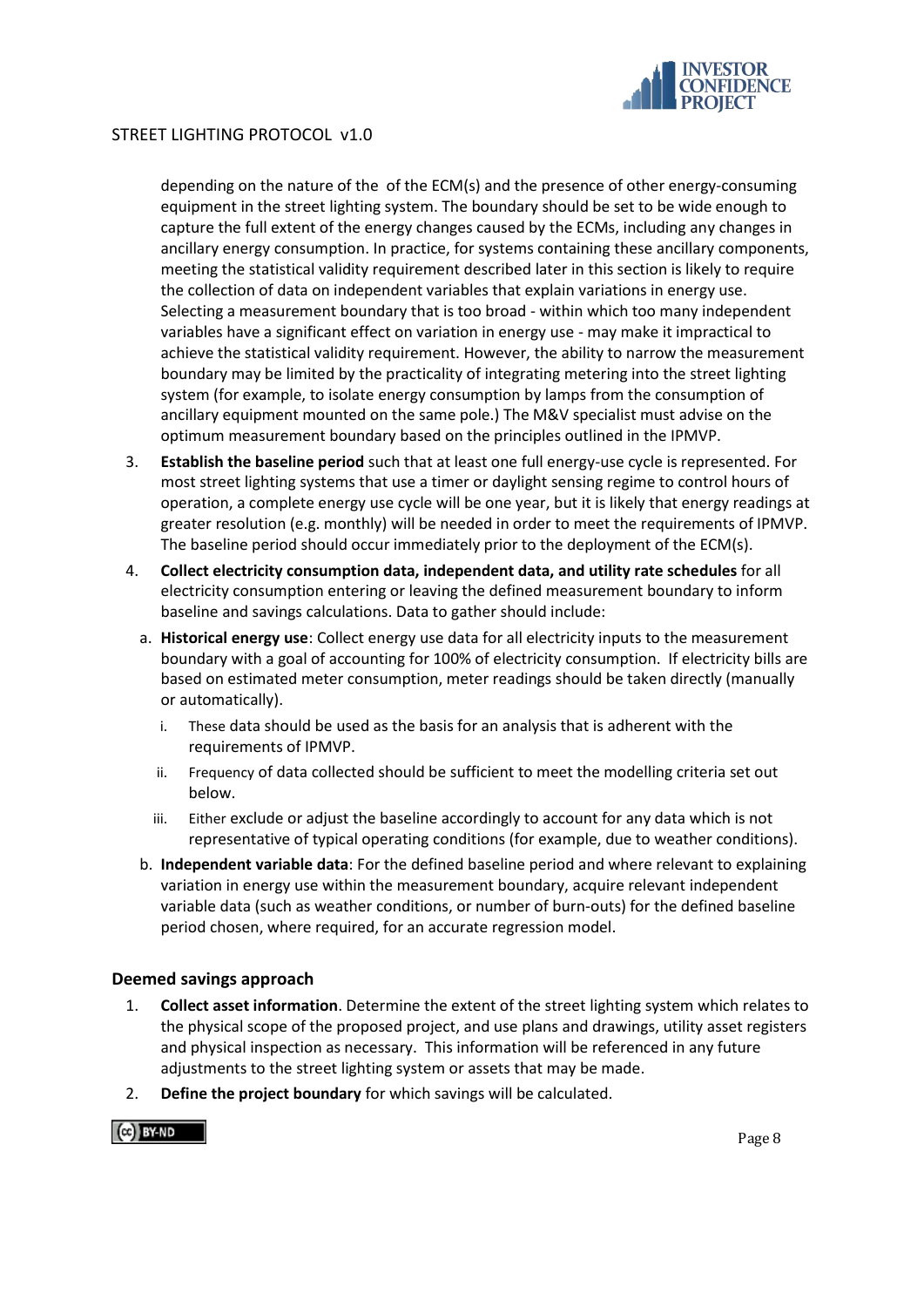

- 3. **Develop a project inventory for the fixtures and associated technology undergoing replacement.** Assess the number of each type of equipment, including any fixtures which are not operational, and establish the associated power consumption for each piece of equipment. Power consumption should be obtained from manufacturer's data where possible. Where this is not available, nationally recognised reference documents may be used. In the absence of either of these, conduct on-site measurements using a sampling approach (refer to *IPMVP's Statistics and Uncertainty for IPMVP 2014)* or refer to the PDS for guidance.
- 4. **Calculate estimated total annual operational hours** under baseline operation. These should be based on a nationally recognised approach and must account for any effects which impact on the hours of operation, such as local sunrise and sunset times and weather effects (for example, weather conditions). If a nationally recognised approach, does not exist, either use on-site measurement of operating hours for a representative period to establish hours of operation, or refer to the PDS for guidance.
- 5. **Calculate the estimated power consumption** under baseline operation according to the appropriate power consumption and hours of operation for each piece of equipment within the project boundary.
- 6. **Calculate the estimated annual baseline energy consumption** by multiplying the annual operating hours by the power consumption for each type of equipment within the project boundary.
- 7. **Cross-check the baseline energy consumption** with measurements by taking spot measurements using a sampling approach (refer to *IPMVP's Statistics and Uncertainty for IPMVP 2014)*, and/or comparing results with existing nationally recognised information databases, such as inventories and charge codes used for billing purposes. Where the deviation between the final calculated energy consumption baseline and the comparison data is greater than 10%, justification for this difference must be provided.
- 8. **Clearly document** all sources of information, calculations carried out, and the results of the cross-checking exercise.

## **All approaches**

- 1. **Collect baseline operational/performance data:** Acquire system performance data used to inform the solution design and energy savings calculations (e.g. lux levels, timing and dimming regimes). These data may be collected through inspections/surveys, reviews of system documentation (up-to-date equipment inventories, technical specifications for equipment, site drawings, condition surveys, power distribution diagrams, control or operation descriptions, etc.), observations, and short-term field monitoring or measurements. The collection procedure should follow the requirements set out in *EN 16247-1 Energy audits - General requirements* and *ISO 50002 Energy audits - Requirements with guidance for use*. This information will be referenced in any future adjustments to the assets that may be made.
- 2. **Calendarise the independent variable data** to the same time interval that aligns with the defined baseline period. Refer to PDS for guidance on partial month billing data



Page 9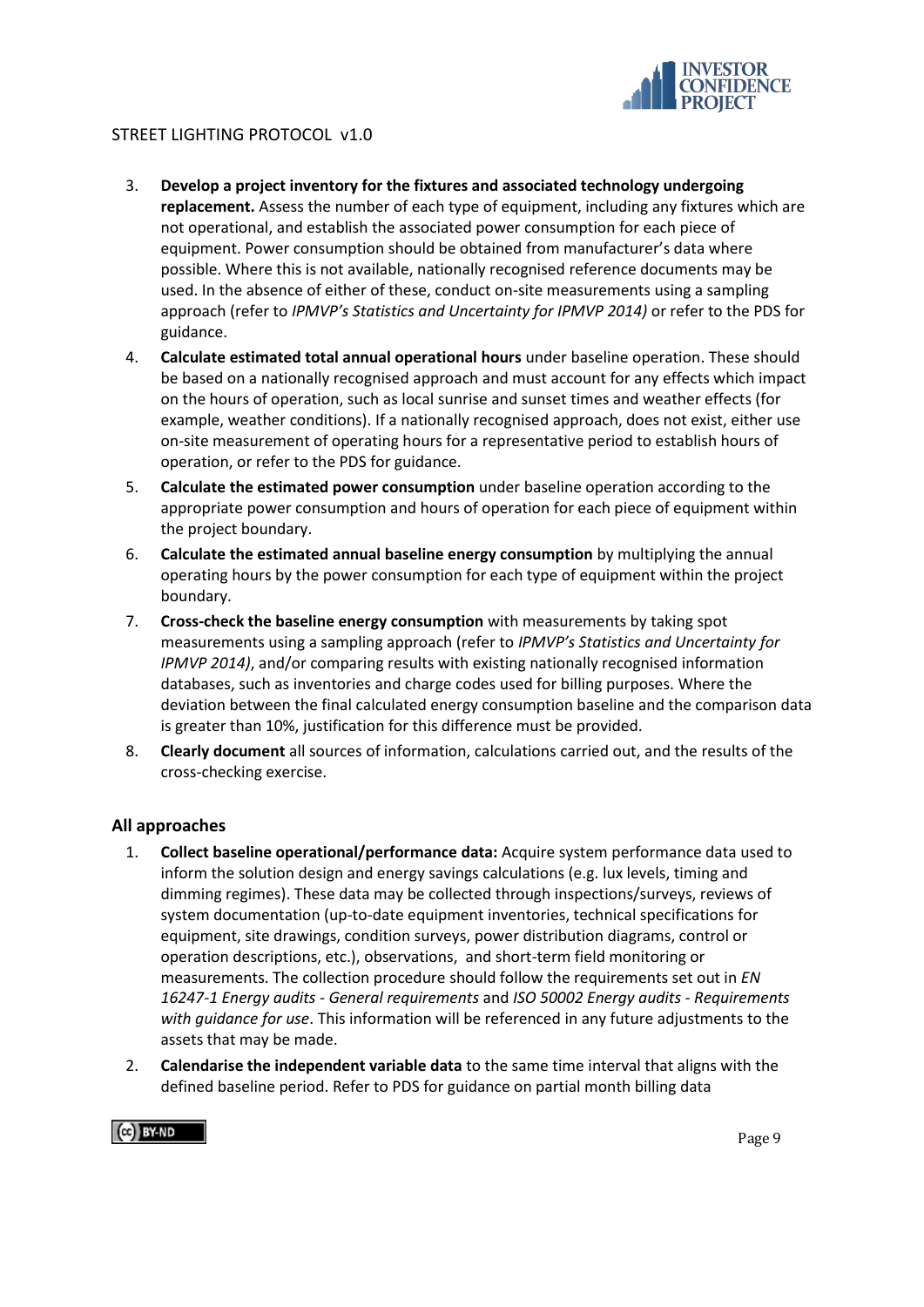

calendarisation.

- 3. **Use energy end-use breakdowns** to create boundaries and reality checks associated with energy savings estimates and total energy consumption of the baseline case. Where available, sub-metering can be used to assess the energy consumption associated with each end-use (e.g. lighting, wifi functionality) and the anticipated ECMs, or calculations can be performed to estimate energy end-use. As a minimum, energy consumption must be broken down into street lighting related energy consumption and ancillary energy consumption.
- 4. **Establish the energy-use characteristics of the equipment which is within the measurement boundary**, broken down into load and hours-of-use components, and whether these components may be considered constant or variable. Sources of information should include equipment inventories and operating performance, and should be consistent with calculated energy end-use consumption.
- 5. **Develop the baseline energy consumption model** which describes the relationship between the actual baseline energy consumption data and the appropriate independent variables. Where regression modelling is required, use the methodology described in *ISO 50006:2014 Energy Management Systems – Measuring Energy Performance Using Energy Baselines and Energy Performance Indicators (Annex D)*.
- 6. **For regression models, perform model sufficiency test** to an accuracy of achieving an appropriate goodness of fit of energy data variability to independent variables according to IPMVP's Statistics and Uncertainty for IPMVP 2014. Assessment of R<sup>2</sup> values should only be used an initial check. Any candidate model should be evaluated on the basis of the predicted savings, which must be greater than twice the standard error of the baseline value, as set out in IPMVP - see *IPMVP: Statistics and Uncertainty for IPMVP, 2014 (section 1).* In the event that this criteria is not met, consider alternative approaches including more precise measurement equipment, more independent variables in the mathematical mode, larger sample sizes, or an IPMVP Option that is less affected by unknown variables.
- 7. **Establish peak demand and pricing** (where peak demand pricing is in effect), based upon hourly data as a minimum. Where hourly data are not available, explain why, and describe any potential impacts this may have on the baseline and savings calculations as well as how these issues will be addressed.
- 8. **Chart average daily demand** (where demand charges or time-of-use pricing is in effect) in 15 minute intervals (maximum available frequency if 15-minute is not available) with time on the x axis and kW on the y axis for typical weekday and weekend days in the spring, autumn, winter, and summer.

## <span id="page-9-0"></span>**1.2 DOCUMENTATION**

## **Selection of baselining approach**

● Statement of basis for the baselining approach selected.

## **Measurement-based approach**

Full energy data as a computer-readable file, including:

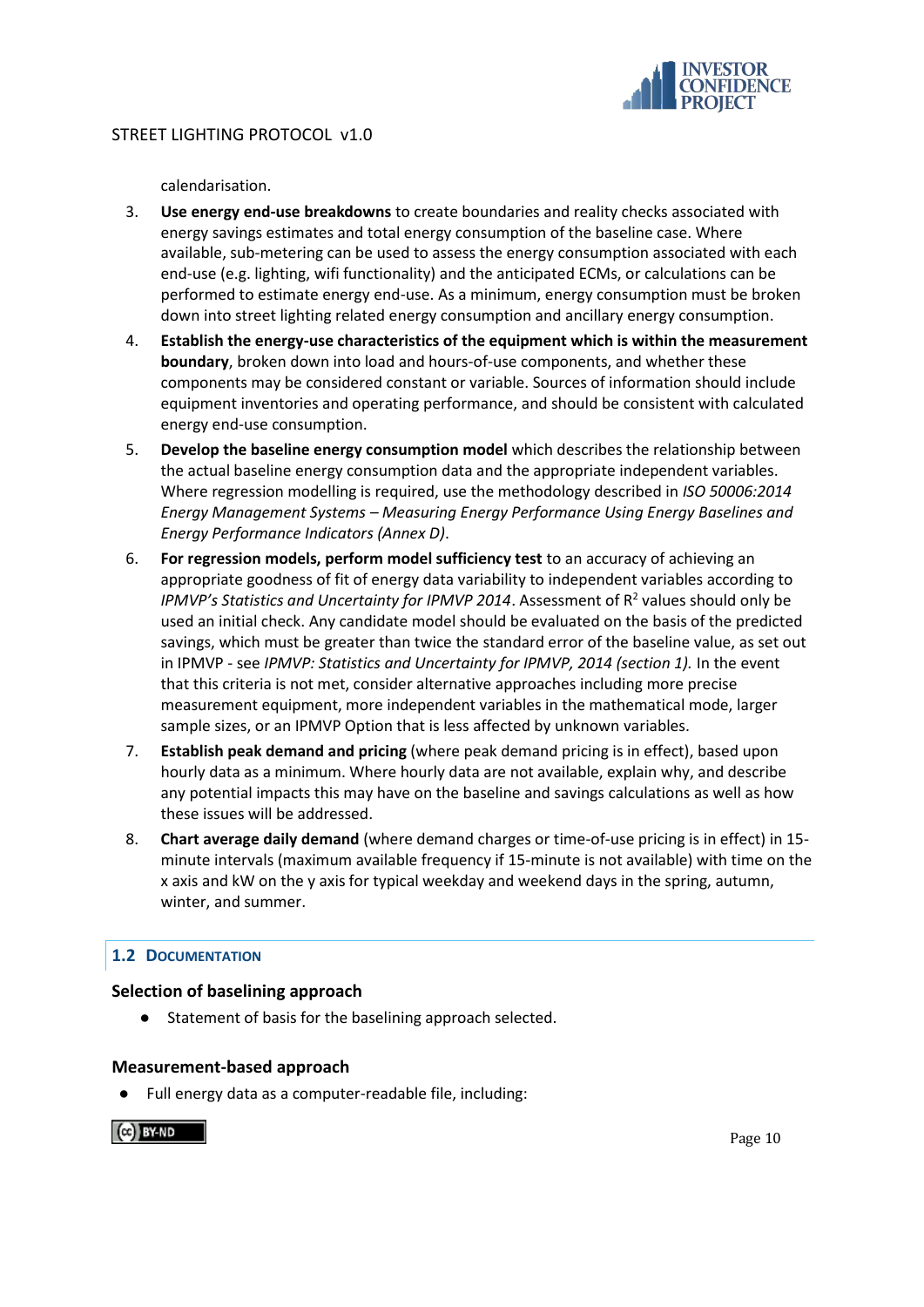

- Raw meter readings should include from-date and to-date, energy-unit value, energy use charges, demand quantities and demand charges. The duration of the energy data should match the defined baseline period. Local currency should be used.
- Provide a brief description of how periods are consolidated to the integer years/months periods applied. Dates of meter reading periods will vary from one energy source to another.
- The start and end dates of the baseline period and why that period was chosen. Provide a brief description on how the baseline period has been selected, and how the independent variable(s) relate to the energy-use cycle.
- All data used in the regression analysis, such as hours of darkness, weather or traffic data, corresponding to the baseline period.
- All analysis carried out on the baseline data including outcomes of the model sufficiency and statistical validity tests

## **Deemed savings approach**

- Inventory list for all equipment contained in the project boundary.
- Details of power consumptions related to all equipment contained in the project boundary, including sources of information.
- Details of all calculations relating to annual operational hours and total annual baseline energy consumption, including the results of the cross-checking exercise described in section 1.1.

## **All approaches**

- A summary of the street lighting system equipment, including any energy uses which are not associated with lighting the luminaire, where relevant to the proposed ECMs.
- As appropriate for recommended upgrades, include system or equipment drawings, equipment inventories, system and material specifications, field survey results, observations, short-term monitored data, spot measurements, and functional performance test results.
- Utility rate structure as published by the utility including a breakdown of distribution costs, demand charges, taxes, and time-of-day variability for each of these elements.
- Copies of at least one bill, or equivalent data, preferably in a machine-readable format, including the description of the tariff structure and any fixed charges.
- List of project-specific routine adjustment factors to be included in the M&V Plan.

 $\left[\begin{smallmatrix}\alpha\end{smallmatrix}\right]$  BY-ND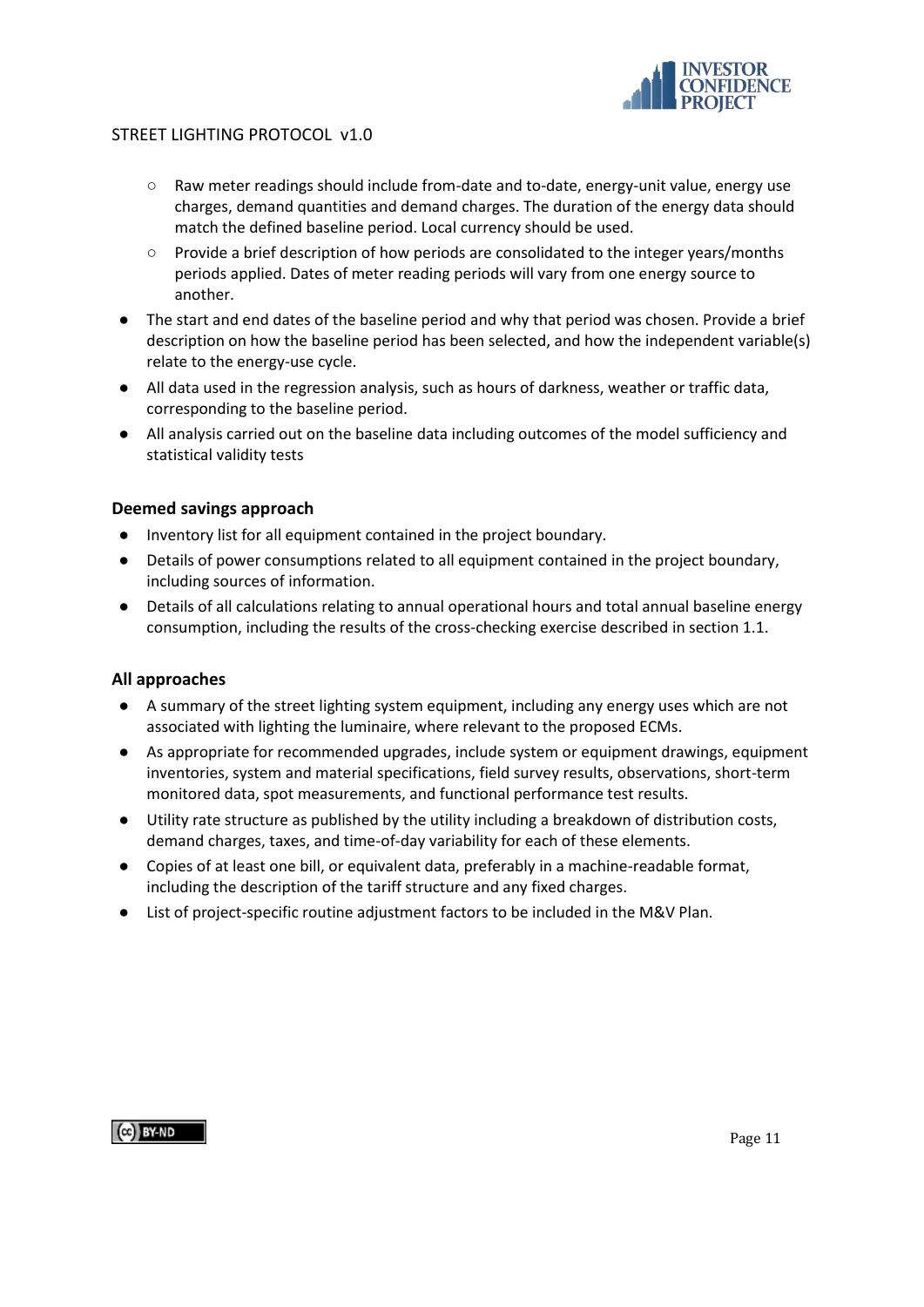

# <span id="page-11-0"></span>**2.0 SAVINGS CALCULATIONS**

Calculations of estimated savings for projects using this protocol must be based on transparent calculation methods or tools. All savings calculations must be based on sound engineering methods, and be consistent with the following core principles, whether a deemed savings approach or a measurement-based approach is being undertaken: best practice, accuracy, completeness, conservativeness and transparency.

The starting point for a street lighting project is the design of a lighting solution suitable for the street scene. The design of a street lighting upgrade project - particularly with regard to illuminance levels and the specification of suitable lamps without over-lighting - has a major bearing on energy consumption. Steps should be taken to ensure that the opportunity for achieving energy savings is maximised through the design of the solution. As a minimum, the proposed street lighting solution should be designed by a qualified professional (see section 2.1). The designer should reference the *[EU Green Public Procurement Criteria for Street Lighting and Traffic Signals](http://publications.jrc.ec.europa.eu/repository/bitstream/JRC106647/pr_final_25.08.2017_sci4_pol.pdf)* and *EN 13201: Road lighting* as comprehensive resources for the best practice design and specification of street lighting projects.

The results of the savings calculation process should also be calibrated to estimated or known energy end-use consumption. Energy savings calculations must be developed using open source tools. However, supporting calculations may require the use of proprietary tools. Where these are used, the documentation must include history of previous use, detailed description of the calculation methodologies and assumptions used by the tool, as well as papers, studies or documentation demonstrating the technical rigour of the tool and methodologies employed.

In addition to the development of ECM savings calculations, other elements necessary to prepare an investment package must be documented here. This will necessitate detailed design work and coordination to allow fixed prices to be generated.

Under a measurement-based approach, once the savings calculation process is complete, if there has been a substantial change to the magnitude of the expected energy saving compared to initial estimates, it may be necessary to revisit the measurement boundary during the certification period (section 1.0). For example, if the expected saving is smaller than originally anticipated, the proposed baseline may no longer adhere to the statistical validity principle explained in section 1.1 (and EVO 10100 – 1:2014, *Statistics and Uncertainty for IPMVP*, section 1.2). This may necessitate the selection of a different measurement boundary, collection of more data on independent variables, or selection of an alternative IPMVP Option.

# <span id="page-11-1"></span>**2.1 PROCEDURES**

- 1. **Develop initial savings estimates** by comparing the current system to the specifications of the proposed ECMs. If this information is not yet available, compare to industry best practice, or use benchmarking data, input from system operators or empirical observations from existing projects.
- 2. **Establish preliminary cost estimates** for each ECM under consideration. Initial quotes may be

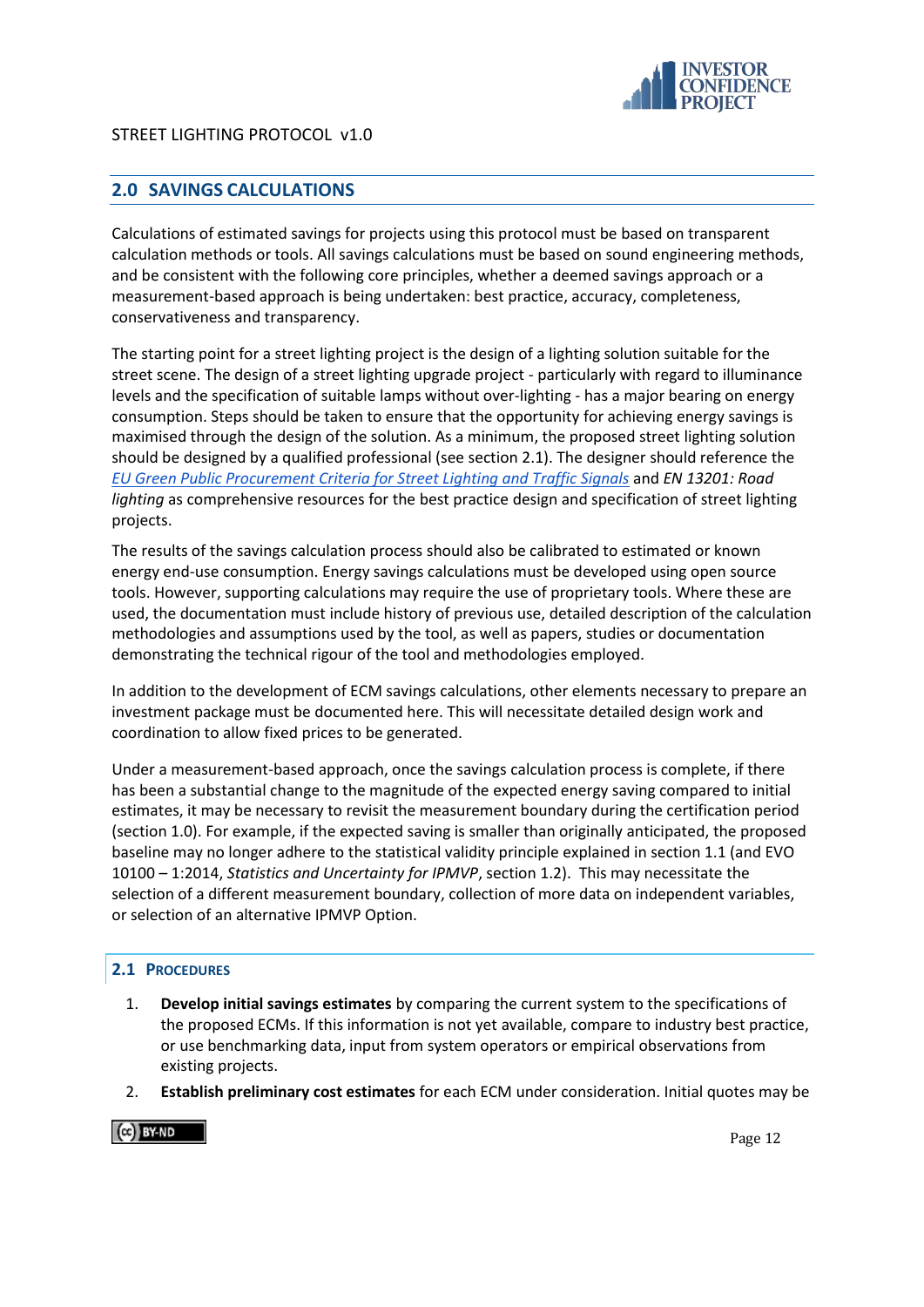

obtained from the contractor(s). Alternatively, cost estimates may be based on the engineer's experience with previous projects, detailed conceptual estimates, nationally recognised sources of cost estimating data, general contractor quotes or other sources.

- 3. **Ascertain the preferred financial analysis metrics** and criteria of the investor (or owner) in order to evaluate ECMs. Metrics may include simple payback period (SPB), return on investment (ROI), internal rate of return (IRR), net present value (NPV), cash-flow analysis, and/or savings-to-investment ratio (SIR). While energy savings (avoided utility costs) may be the primary source of financial returns from the project, ensure that other non-energy sources of cost savings or losses are integrated into the investment package, where these can be feasibly and unequivocally translated into monthly cash flows, and documented accordingly. This must include avoided equipment maintenance costs. Where required by the investor, carry out sensitivity analysis to assess the impact of variations in critical variables (e.g. hours of operation) on the predicted savings.
- 4. **Develop a set of recommended ECMs** and select ECMs that are likely to achieve the investment criteria and the required design output. Under a best practice approach, this will be based on the results of the energy audit, as well as on the experience of the engineers involved, lighting design specialist, system owner preferences, observed condition and operation of existing systems, preliminary calculations, and contractor recommendations. Where an energy audit is being carried out, and if national requirements exist for individuals or organisations conducting energy audits, then these requirements must be met.
- 5. **Develop detailed energy savings calculations:**
	- a. **Choose an individual to perform energy savings calculations with one of the following:**
		- i. Nationally/Internationally recognised energy savings calculation certification, **or**
		- ii. At least three years' experience in developing energy savings calculations, documented in the form of a CV outlining relevant project experience.
	- b. **Use open-book methods** such as spreadsheets, or commercially available or in-house methods.
	- c. **Under a deemed savings approach**:
		- i. **Develop a project inventory** for the proposed ECMs which includes the number of items and the estimated power consumption under proposed operation, following the requirements set out in section 1.1.
		- ii. **Estimate the total annual operational hours** under the proposed operation, following the requirements set out in section 1.1.
		- iii. **Calculate and document the estimated annual performance period energy consumption.**
	- d. **Under a measurement-based approach, prepare input values** using on-site observations, measured data, and input from equipment suppliers, engineering or maintenance teams and any other relevant specialists.
	- Prepare calculations in a readily readable and usable form based on system documentation including plans, equipment inventories, field confirmations, observations and tests.
	- Hourly energy consumption data should be used as the basis for calculations, unless it can

 $\left(\alpha\right)$  BY-ND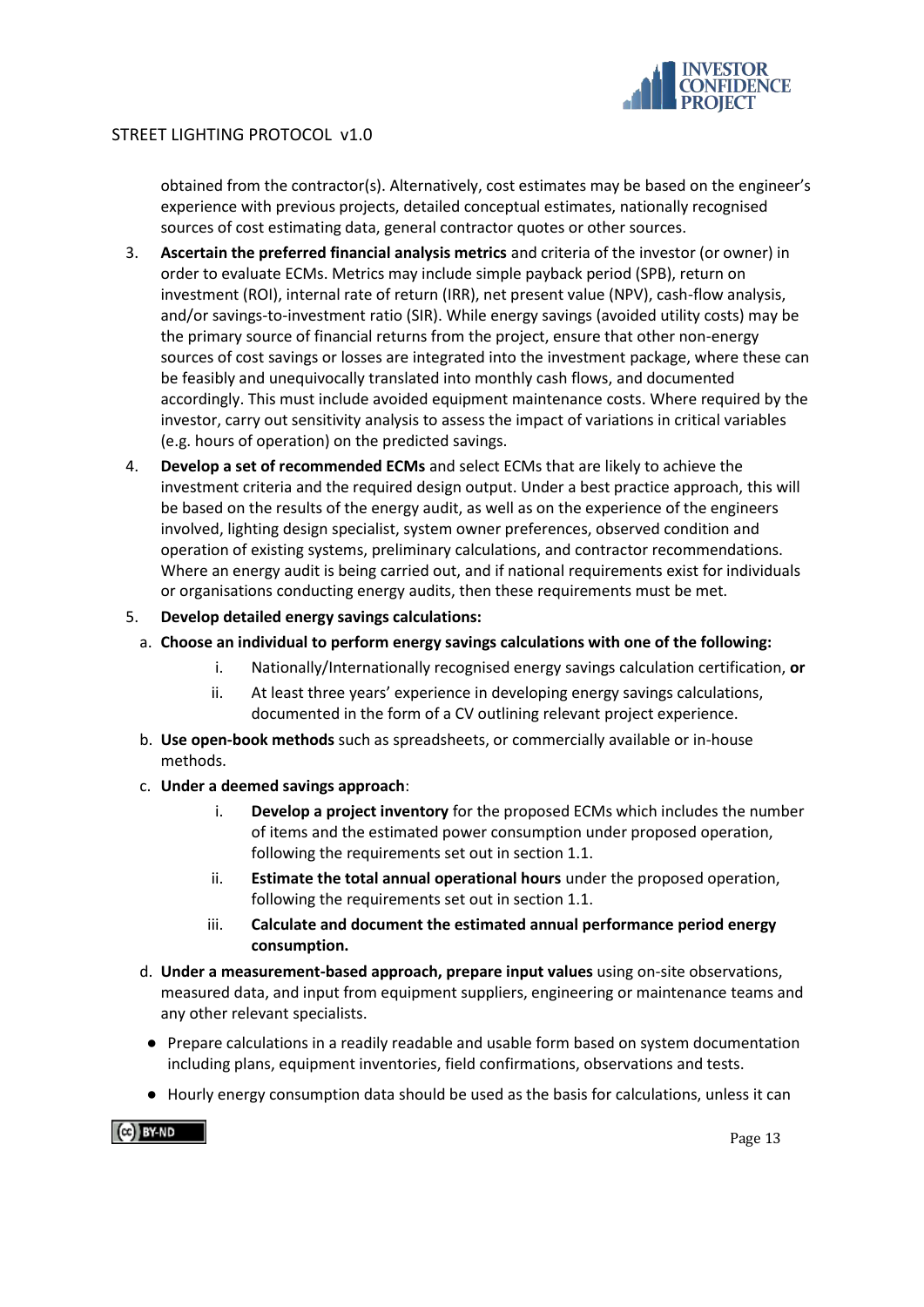

be demonstrated that this is not relevant to the development of energy savings calculations. Where hourly data is not available, the maximum frequency of data that is available should be used, in conjunction with a suitable calculation approach which compensates for this lower resolution of data.

#### e. **For all approaches:**

- Document calculation processes, formulas, as well as assumptions used and their sources.
- Where inputs must assign efficiencies, rates, and other values that are not readily measurable, the basis of such assignments must be clearly stated.
- Identify equipment part-load profiles, operating conditions and associated efficiencies.
- Confirm operating schedules for hours of operation, seasonal variations, and zone variations.
- Disclose and describe inputs/outputs (identify and document defaults versus assumptions) including those from any companion tools (e.g. load calculators, field testing) used to create inputs for the savings calculations.
- Refer to IPMVP guidance and EN 16212:2012 Energy Efficiency and Savings Calculation, Topdown and Bottom-up Methods (section 6) for detailed guidelines for calculation methods and best practices.
- Where third-party proprietary calculation tools are used for supporting calculations, sufficient documentation must be included to validate unbiased assessment of energy savings estimates. The documentation should allow a Quality Assurance Assessor of reasonable skill and relevant experience to trace the projected saving back to the physics of the underlying system.
- Screening tools are an acceptable method for preliminary consideration of measure applicability, but must not be used as a substitute for detailed calculation methods.
- f. **For each ECM, calculate the individual energy savings performance and cost effectiveness.** Clearly document the calculation methodology, formulas, inputs, assumptions and their sources.
- 6. **Provide a statement of the energy prices** used to establish the monetary value of the savings. This conversion from energy savings to cost savings must be based on the appropriate local utility rate schedule in effect at the time.
- 7. **Evaluate economics of each ECM** and package of ECMs included in the bid package.
- 8. **Obtain a fixed price for implementing each ECM which is based on the necessary detailed design work.** The final documentation package must have pricing based on bids that represent the price for which a contractor has committed to make the improvements.
	- a. **Where design work is required for the proposed lighting systems, the design must be carried out by an individual with one of the following:**
		- i. Nationally/Internationally recognised professional qualification in lighting engineering, or membership of a professional body in the field of lighting design, **or**

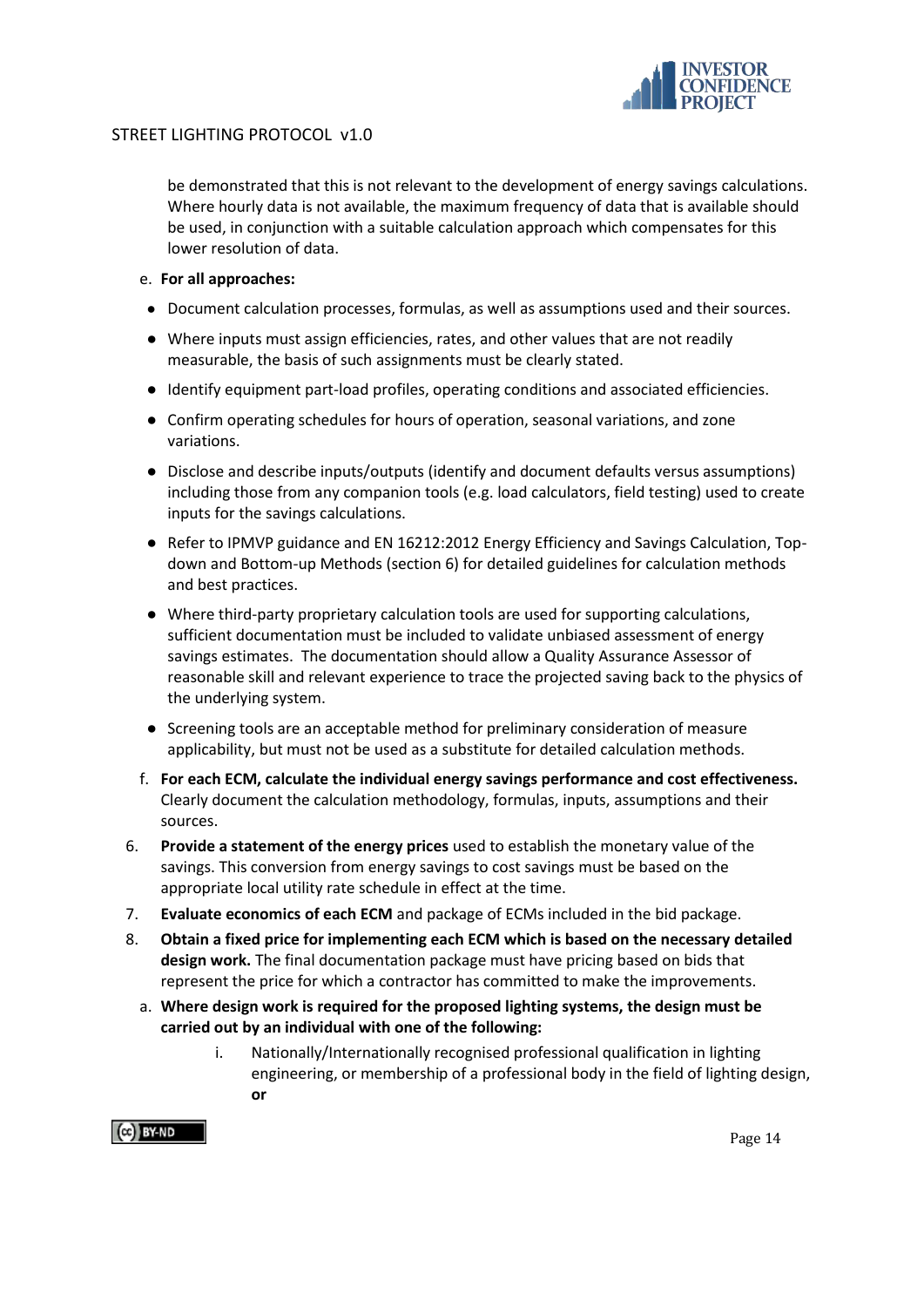

- ii. At least three years' experience in designing street lighting systems, documented in the form of a CV outlining relevant project experience.
- 9. **Develop final investment package for ECMs** selected to be included in the project scope including operation and maintenance costs. Finalise model-based analysis and recommendations based upon pricing from bids received. Any long-term financial analysis metrics should incorporate available data or reasonable assumptions about the through-life performance of the proposed ECMs, taking account of any potential degradation in performance over time.
- 10. **Prepare a final report summarising ECMs** and compiling all required supporting data. The report must include a summary table with final energy cost savings and pricing for each measure and package of measures.

# <span id="page-14-0"></span>**2.2 DOCUMENTATION**

## **All approaches**

- Qualifications of the person(s) performing the savings calculations.
- Qualifications of the person(s) designing the lighting system, where required.
- ECM savings results, including:
	- $\circ$  The submission of workbooks, spreadsheets and other open-source calculation tools used to develop savings estimates is preferred. However, if this is not feasible, then full details of all outputs should be provided, in addition to the items below.
	- Disclosure and description of inputs (identify and document defaults versus assumptions), including those from any supporting tools (e.g. load calculators, field testing) used to create inputs for the spreadsheet calculations.
	- $\circ$  Calculation process description that, with the necessary input information, would allow a reviewer to reconstruct the calculation including documentation of the formulas used, and assumptions used and their sources.
	- Demonstration that the energy savings results have been calibrated to energy end use breakdown estimates or measurements.
- Where proprietary or third-party software modelling packages are used to support savings calculations:
	- Description of inputs/outputs (identify and document defaults versus assumptions).
	- Proprietary / third party model calculation description that with the necessary input files would allow a reviewer to reconstruct the calculations.
	- Proprietary / third party model input and output files together with information about the software that has been used (including version number).
- Report: Use of an industry-accepted format for reporting of results and for compilation of methods and underlying data is recommended. Refer to *EN 16247-1 Energy audits – Part 1: General Requirements (section 5.6)* 
	- Annual predicted energy savings shall be documented in terms of energy units, and as cost

 $\left[\begin{matrix} 60 \\ 401 \end{matrix}\right]$  BY-ND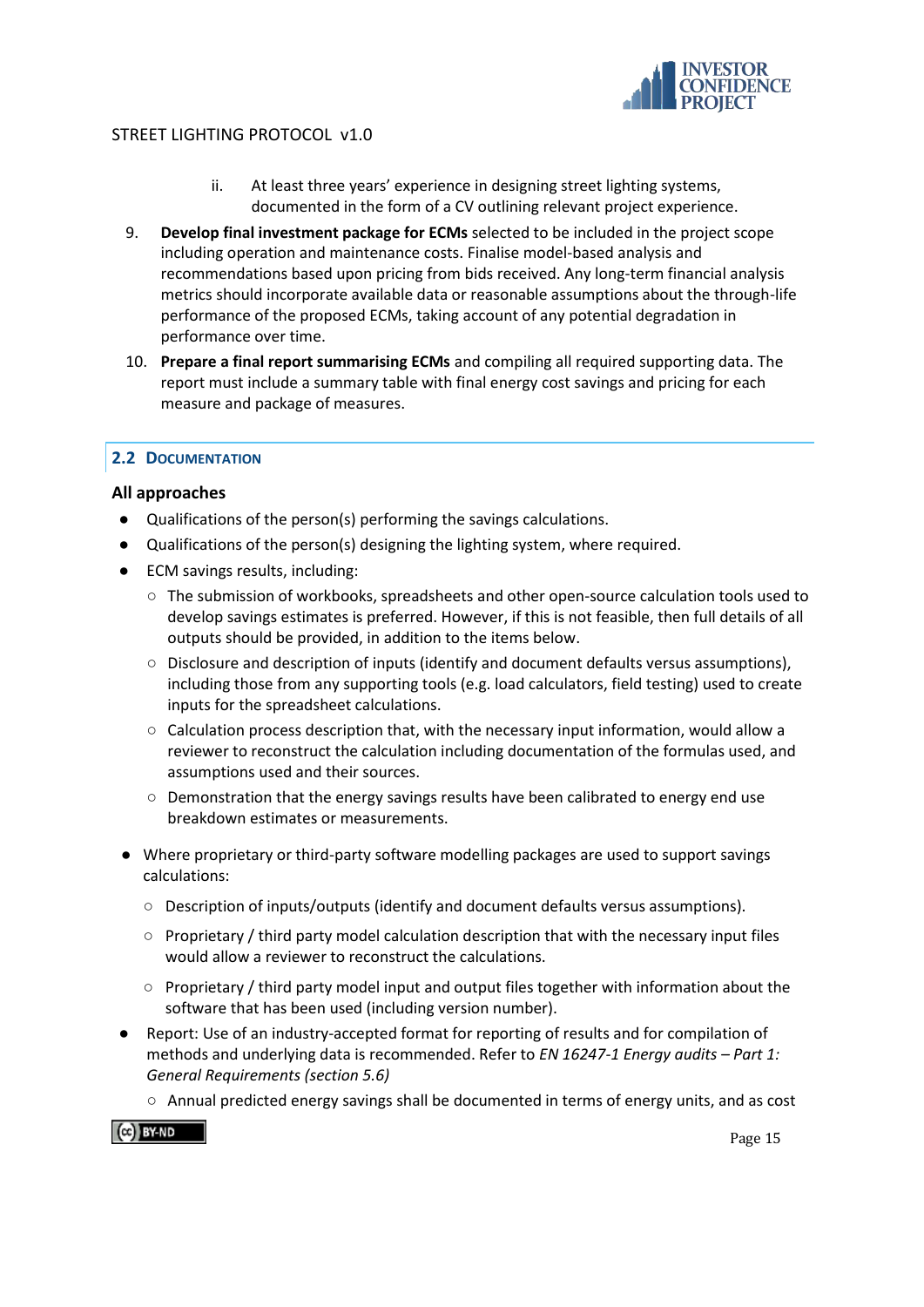

savings using the correct marginal rate for that energy type.

● Detailed cost breakdown with line-items for each of the major project elements including all plant, pipework and other ancillaries, civil and other preparatory works, operation and maintenance costs.

## **Deemed savings approach**

- Project inventory related to all equipment contained in the project boundary.
- Details of all calculations relating to annual operational hours and total annual baseline energy consumption.

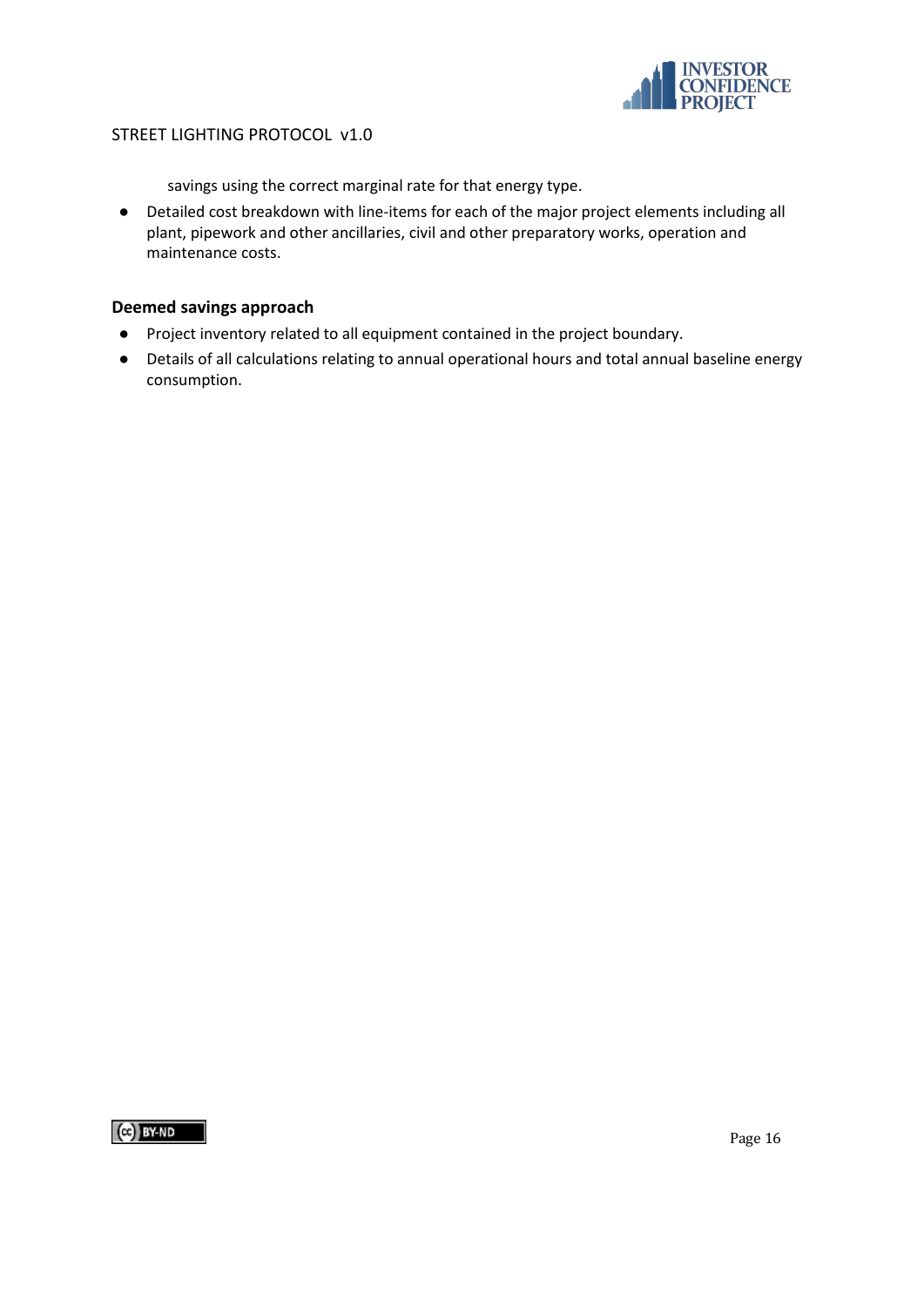

# <span id="page-16-0"></span>**3.0 DESIGN, CONSTRUCTION AND VERIFICATION**

It is important that the teams involved in implementing energy efficiency projects commit to realising the intent of the recommended ECMs accepted by the project owner, as detailed in the investment package. The ICP verification methodology utilises an Operational Performance Verification (OPV) approach to ensure that the individual implemented ECMs were installed correctly and are capable of achieving the predicted energy savings. OPV is a targeted process that focuses specifically on the ECMs involved in the project and differs from traditional Commissioning (Cx) which typically refers to whole system optimisation.

The OPV process involves various methods based on measure type, complexity, and other factors. OPV processes may include visual inspection, targeted functional performance testing, spot measurements or short term monitoring of the installed systems and control sequences.

The OPV effort may be performed by an independent party or by the project developer as long as a Quality Assurance assessor is providing oversight to these efforts. Procedures performed during the performance period should be specified in the OPV Plan and addressed in the proposal and contract.

## <span id="page-16-1"></span>**3.1 PROCEDURES**

- 1. **Appoint an Operational Performance Verification Resource**: A specified OPV resource shall be named in the OPV Plan who has one of the following qualifications:
	- a. Nationally/Internationally recognised commissioning certification, **or**
	- b. Three years or more of commissioning experience in street lighting projects, documented in the form of a CV outlining relevant project experience.
- 2. **Develop a Operational Performance Verification Plan** (pre-construction) that includes:
	- a. Procedures to consult with the project developer.
	- b. Procedures to verify that the ECMs have been implemented as designed and can be expected to perform as conceived and projected by the energy audit. For simple ECMs, such as luminaire replacement, this usually involves simple methods such as visual inspection or spot checking system operation.
	- c. Where appropriate to the nature of the proposed ECMs (e.g. provision of new Central Management Systems), provisions for the development and implementation of a training plan for operators to be conducted at the conclusion of the OPV effort that will train them in the correct operation of all new systems and equipment including how to meet energy performance targets.
	- d. Provisions to update an existing Systems Manual (if one exists) at the conclusion of the OPV effort to document the modified systems and equipment and the process and responsibilities for addressing any future operational issues, to be prepared following guidance set out in *[E](http://www.techstreet.com/products/1852923?product_id=1852923&sid=goog&gclid=CNzIydS08bYCFaaDQgodij0AvA)N 13460:2009 Maintenance – Documents for maintenance*. If no Systems Manual exists, then provisions must be made to provide a full inventory of the

 $\left(\begin{matrix} 1 \\ 1 \end{matrix}\right)$  BY-ND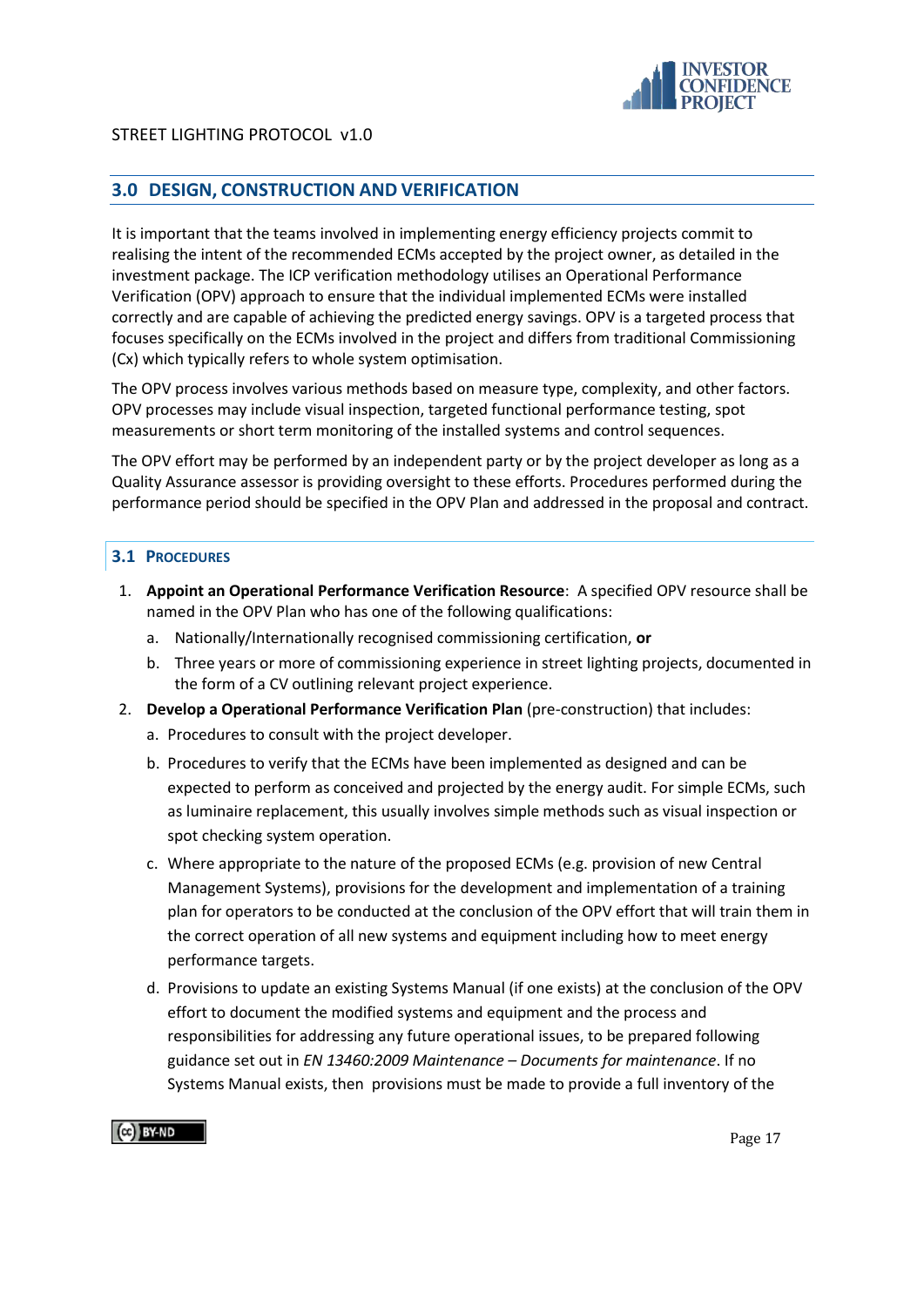

installed equipment, as a minimum.

e. Where appropriate to the scale and nature of the proposed project, description of a simple OPV report to be developed at the conclusion of the OPV effort that will detail activities completed as part of the OPV process and include significant findings from those activities.

## <span id="page-17-0"></span>**3.2 DOCUMENTATION**

- Qualifications of the Operational Performance Verification Resource.
- Operational Performance Verification Plan.

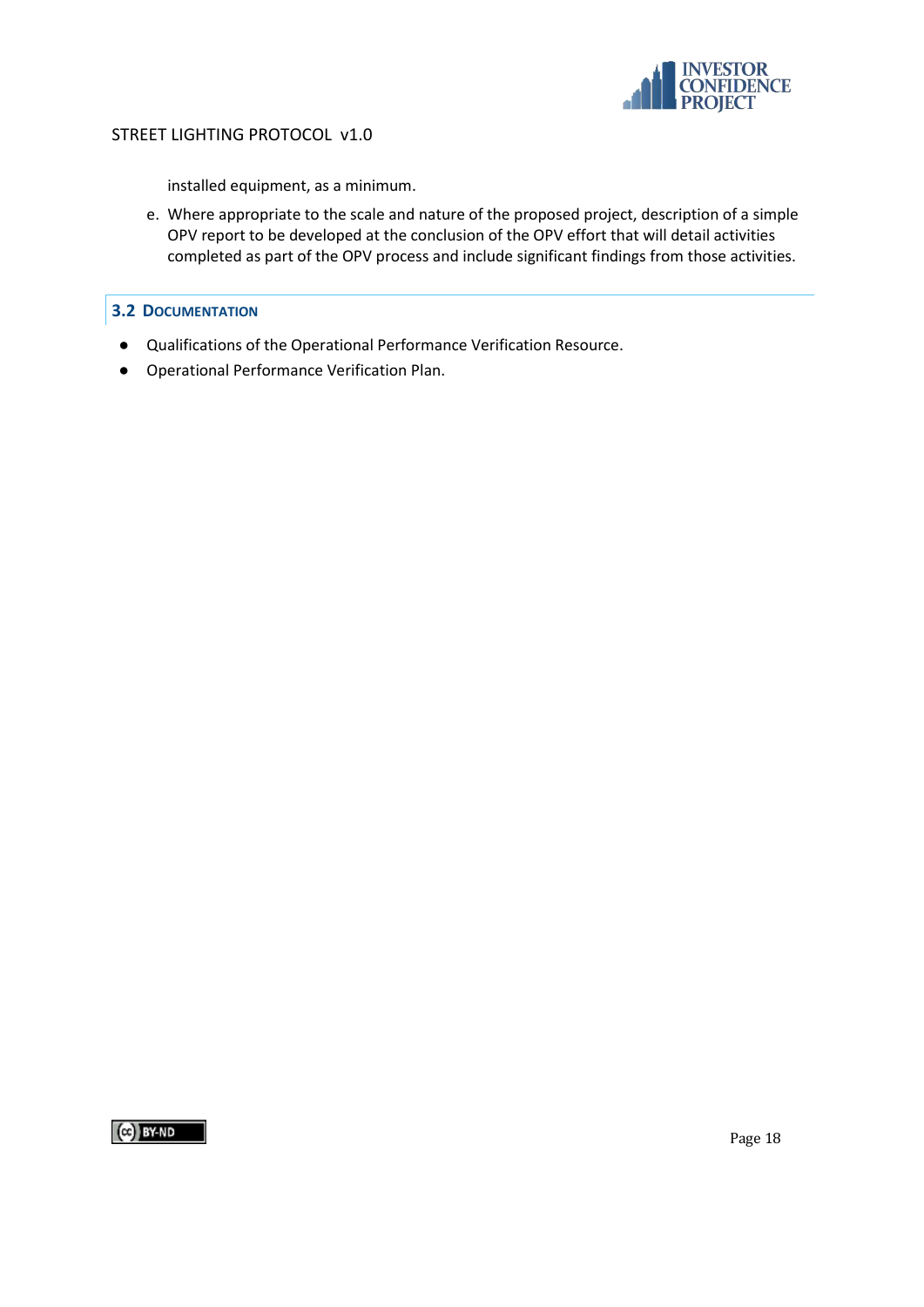

# <span id="page-18-0"></span>**4.0 OPERATIONS, MAINTENANCE, AND MONITORING**

Operations, Maintenance, and Monitoring (OM&M) is the practice of systematic monitoring of energy system performance and implementing corrective actions to ensure "in specification" energy performance of ECMs over time. Good OM&M processes involve a proactive strategy for maintaining required lighting levels while optimising energy performance. Procedures to be performed during the performance period should be specified in the OM&M Plan and addressed in the proposal and contract.

# <span id="page-18-1"></span>**4.1 PROCEDURES**

- 1. **Select and document ongoing management regime** such as either periodic inspection, or remote management and monitoring systems.
- 2. **Develop an Operations, Maintenance and Monitoring Plan** (pre-construction) that includes:
	- a. A description of the OM&M management regime to be selected. If a monitoring-based approach to OM&M is to be utilised, identify and document the number of points, interval and duration to be monitored by the selected monitoring system. The monitoring regime should involve such measurements as necessary to verify the ongoing performance of the system according to its design.
	- b. Defined roles and responsibilities of the OM&M staff and plans for issue resolution and preventative (or predictive) maintenance.
		- Develop an organisational chart establishing contact information for all personnel involved in ongoing commissioning process and clear internal responsibility for the monitoring and response activities.
	- c. Provisions for the appointment of suitable installers of the proposed equipment, with either a relevant professional qualification or membership, or at least three years' experience in the installation of street lighting systems.
	- d. Where appropriate to the nature of the proposed ECMs (e.g. provision of new Central Management Systems), provisions for the development and implementation of a training plan that will be conducted for operations and maintenance staff and service providers on new/modified equipment, management and monitoring software, and reporting regime. This training is to be conducted at the conclusion of the OPV effort and can be combined with the training described in the OPV section. Refer to *CIE Technical Report 154:2003: The maintenance of outdoor lighting systems* for guidance.
	- e. Description of the process to develop performance verification criteria based on the OM&M regime(s) selected.
	- f. Provisions for the development of an Operator's Manual (related to, for example, any new Central Management System) if one exists, or updating of an existing Operator's manual. This will target the new systems and their operation, including assignment of responsibilities for communication of performance issues and implementation of corrective action.
	- g. Provisions for the development and execution of instructions to notify affected

 $\left(\alpha\right)$  BY-ND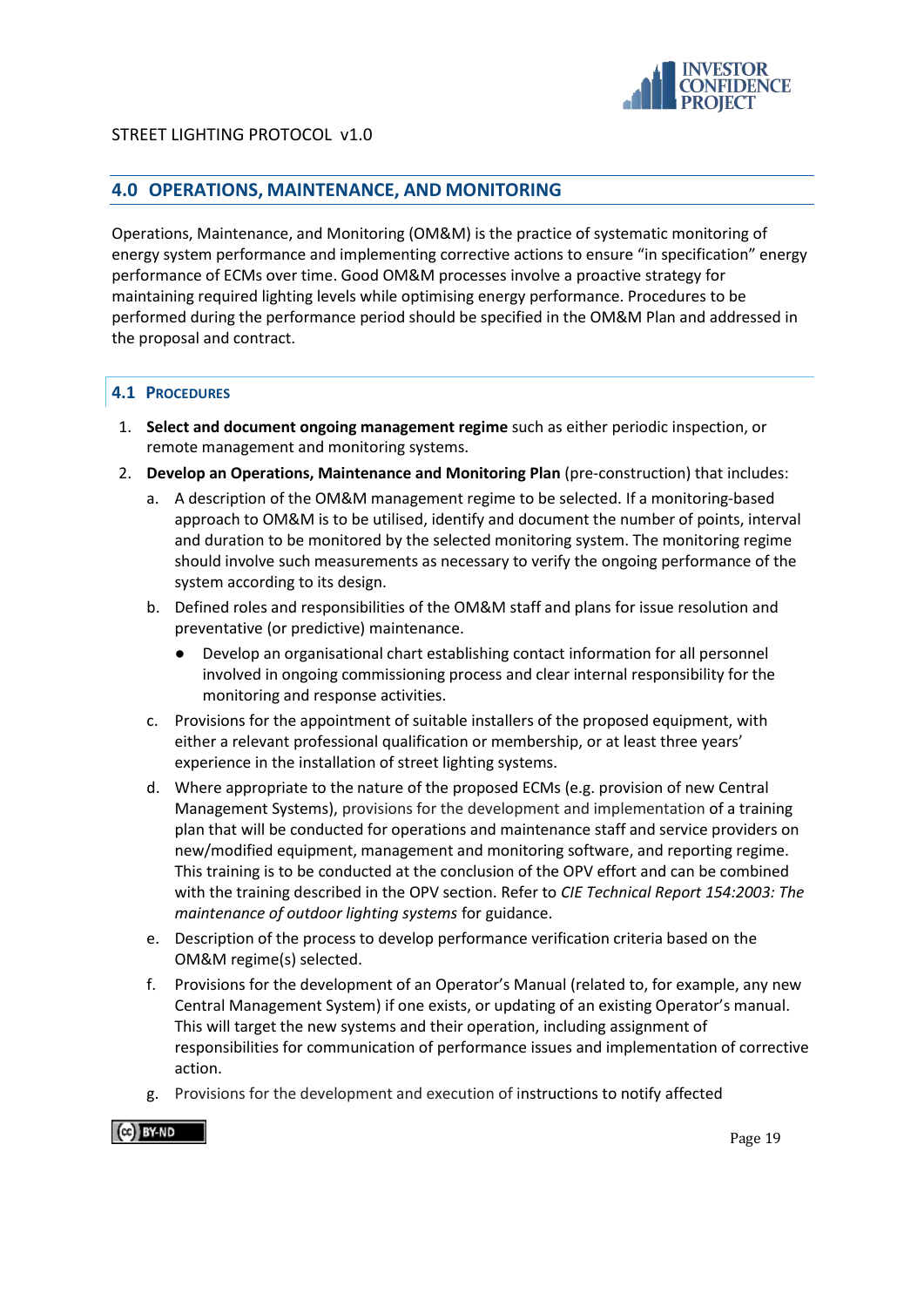

stakeholders of the project's implemented energy reduction improvements and descriptions of any associated best practices or recommended behaviour modifications.

## <span id="page-19-0"></span>**4.2 DOCUMENTATION**

● Operations, Maintenance and Monitoring Plan.

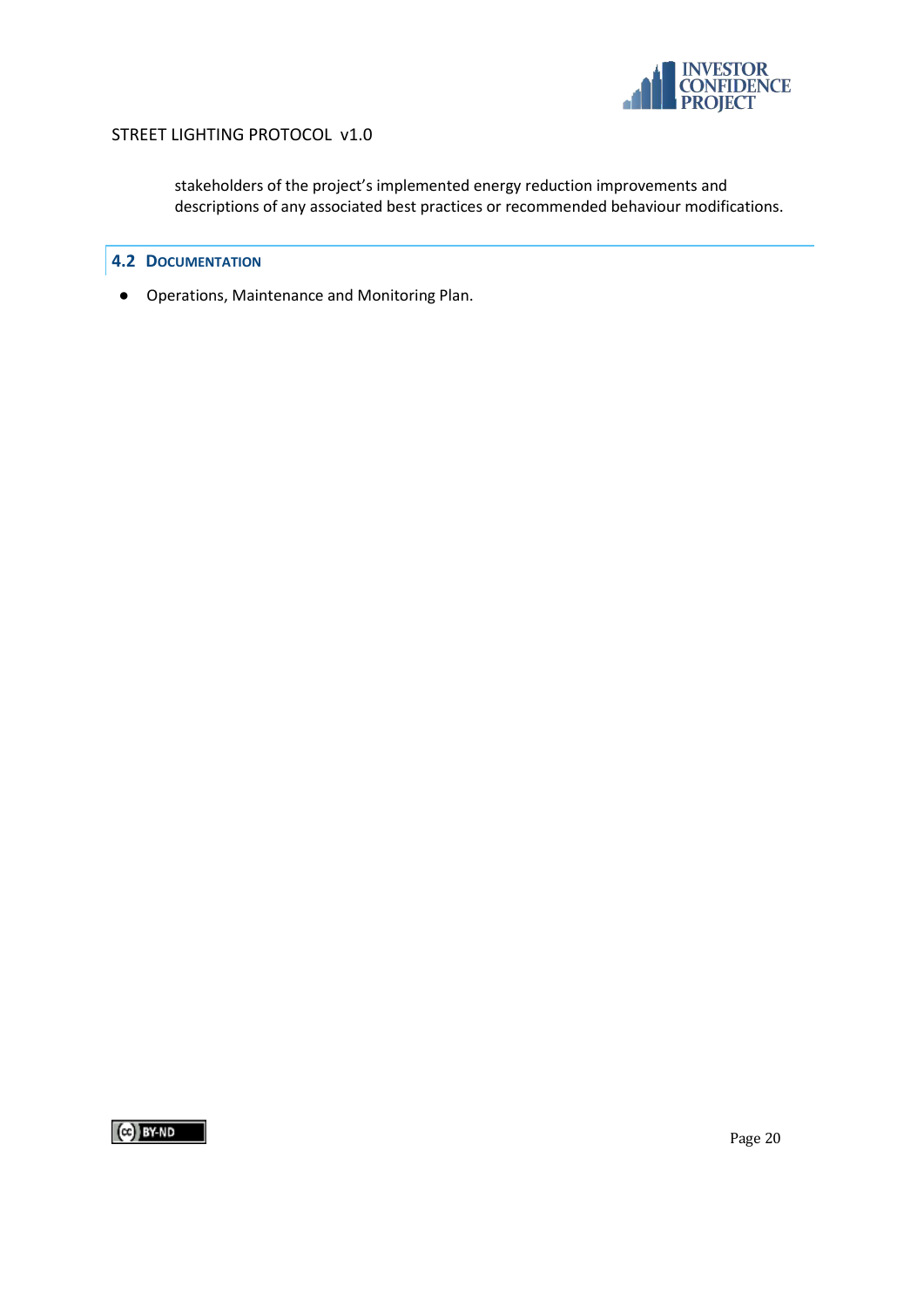

# <span id="page-20-0"></span>**5.0 MEASUREMENT AND VERIFICATION**

Measurement and Verification (M&V) activities evaluate the energy savings achieved in practice and are crucial to understanding the efficacy of energy efficiency measures and projects. Prior to investment decision-making (e.g. as part of contract development and investment due diligence), an IPMVP-adherent M&V Plan or a compliant deemed savings methodology for the street lighting improvement project must be developed and specified to ensure that reliable accounting methods for energy savings are in place.

## **Measurement-based approach**

The M&V procedures for this approach are consistent with the methods outlined in *EVO 10000 – 1:2016, IPMVP Core Concepts-2016* Option A (Retrofit Isolation: Key Parameter Measurement), Option B (Retrofit Isolation: All Parameter Measurement) and/or Option C (Whole Facility). Alternatively, projects may also follow an M&V approach which is compliant with *ISO 17741: 2016 General technical rules for measurement, calculation and verification of energy savings of projects.* 

The pre-retrofit baseline of the energy using system(s) within the measurement boundary defined in the Baselining section of this protocol is used as the starting point for M&V calculations. The approach requires the following adjustments to baseline energy use:

- 1. **Routine adjustments**: Account for expected changes in energy use.
- 2. **Non-routine adjustments**: Account for unexpected changes in energy use due to factors other than the installed ECMs.

This adjusted baseline represents what the baseline energy use would have been if the project ECMs had never been installed, under the same set of post-retrofit conditions. Realised savings are then determined by comparing this adjusted pre-retrofit baseline energy use model with the actual postinstallation energy use of the system(s) within the measurement boundary. In the case of Option A, some of these parameters are estimated rather than measured. The energy savings are verified through comparison of the pre- and post-retrofit energy performance of the system(s).

Selection of an IPMVP Option should take place as part of the Baselining stage and further details can be found in section 1.0 of this protocol. Option selection will depend on the magnitude of the expected energy savings relative to the variability of the baseline energy data, and the practicalities associated with collecting data on independent variables that explain variation in energy use within the measurement boundary. Refer to IPMVP documentation for guidance on selecting the most appropriate Option for an ECM.

The M&V effort may be performed by an independent party or by the project developer as long as a Quality Assurance assessor is providing oversight to these efforts.

## **Deemed savings approach**

The pre-retrofit baseline for a deemed savings project is the **estimated annual baseline energy** 

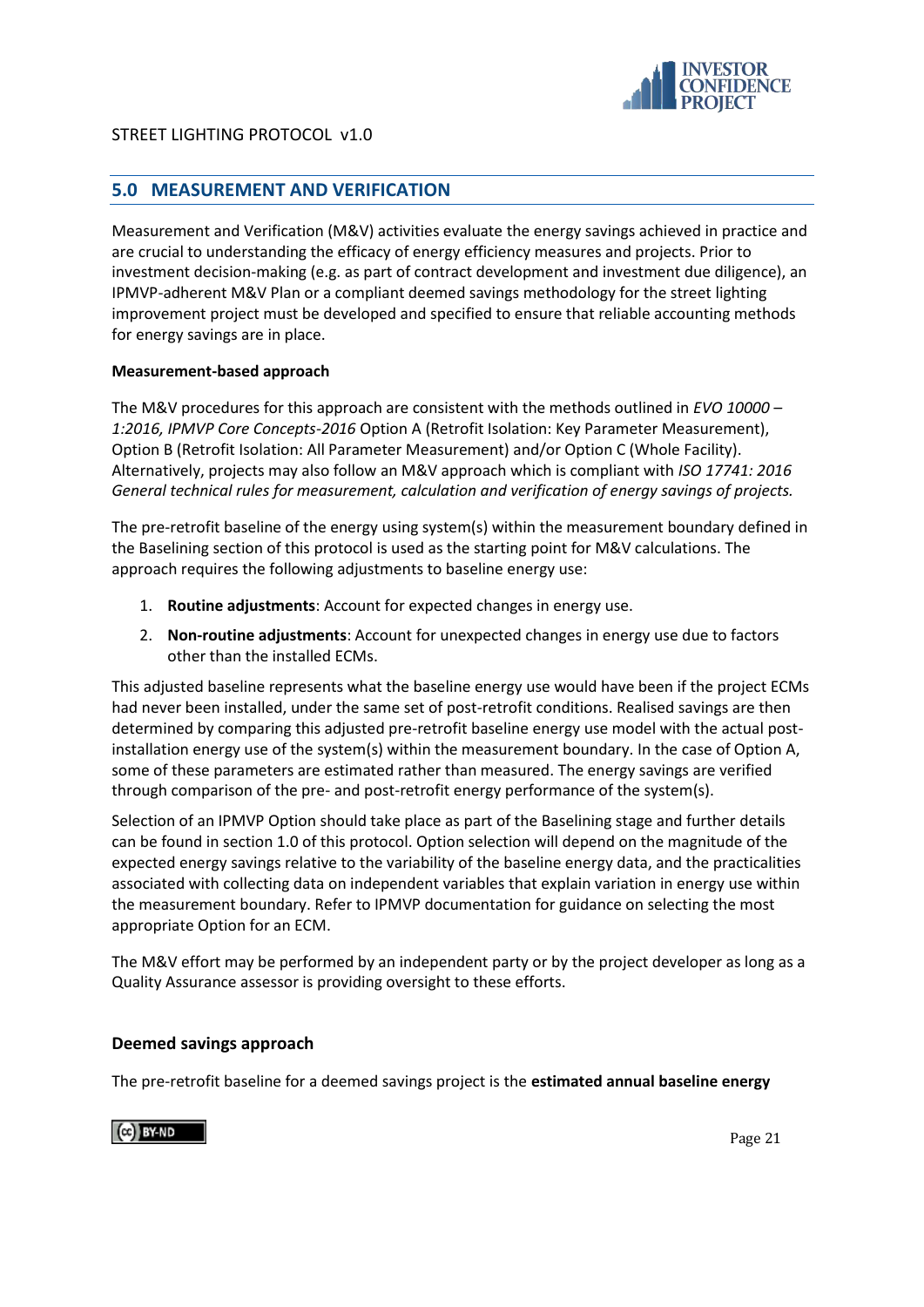

**consumption** (see section 1.0)**,** calculated by multiplying the annual operating hours by the power consumption for each type of equipment within the project boundary.

**Post-upgrade energy consumption** is estimated via an equivalent calculation for the system once the energy efficiency project has been implemented, replacing the power consumption for each piece of equipment and estimated annual operational hours with their new post-upgrade values.

The realised energy savings are given by the following calculation:

*Energy savings (kWh) = Estimated annual baseline energy consumption MINUS Estimated postupgrade energy consumption*

The underlying data used in this calculation must be collected, recorded and retained according to the procedures described in 5.1, below. However the deemed savings approach does not need to be carried out by a qualified M&V professional.

# <span id="page-21-0"></span>**5.1 PROCEDURES**

#### **Measurement-based approach**

The M&V efforts must fully comply with applicable sections of IPMVP Core Concepts-2016 Option A,B or C.

- 1. **Appoint an M&V Professional** during the certification period who meets one of the following sets of requirements:
	- Association of Energy Engineers (AEE) Certified Measurement & Verification Professional (CMVP) certification, **or**
	- At least three years of demonstrated M&V experience documented in the form of a CV outlining relevant project experience
- 2. **Develop an IPMVP based M&V plan** as early in the project development process as possible that adheres to the *IPMVP Core Concepts-2016, Section 7.1*.
- 3. **Provide the M&V Plan, input data sets, assumptions and calculations** to all parties in an efficiency project and any commissioned or independent reviewers.

#### **Deemed savings approach**

**Develop a deemed savings plan**, documenting the planned process for establishing the deemed energy savings after installation of the ECMs, following the process set out below:

- 1. **Verify asset information**. Ensure that as-installed data and material specifications/inventories for the physical parts of the system are accurate.
- 2. **Check the project boundary** for which savings will be calculated.
- 3. **Review estimated total annual operational hours** under baseline operation. These should be based on a nationally recognised approach and must account for any effects which impact on

 $\left[\begin{matrix} 60 \\ 401 \end{matrix}\right]$  BY-ND